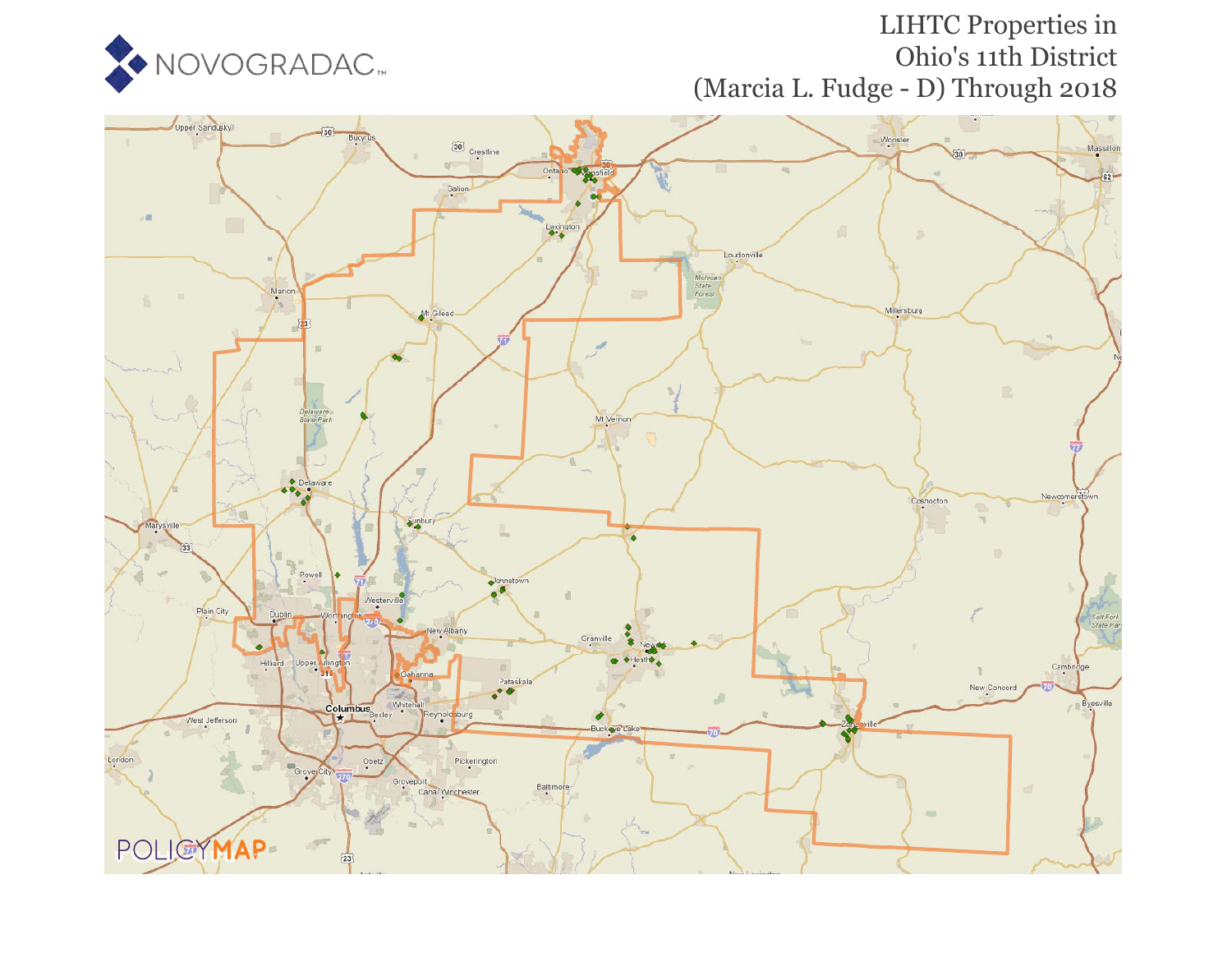| <b>Project Name</b>                                            | <b>Address</b>                       | City                                | <b>State</b> | <b>Zip Code</b> | Nonprofit<br><b>Sponsor</b> | <b>Allocation</b><br>Year | <b>Annual</b><br><b>Allocated</b><br><b>Amount</b> | <b>Year PIS</b> | <b>Construction Type</b>                | <b>Total</b><br><b>Units</b> | Low<br><b>Income</b><br><b>Units</b> | <b>Rent or</b><br><b>Income</b><br><b>Ceiling</b> | <b>Credit %</b>                                      | <b>Tax-Exempt</b><br><b>Bond</b> | <b>HUD Multi-Family</b><br>Financing/<br><b>Rental Assistance</b> |
|----------------------------------------------------------------|--------------------------------------|-------------------------------------|--------------|-----------------|-----------------------------|---------------------------|----------------------------------------------------|-----------------|-----------------------------------------|------------------------------|--------------------------------------|---------------------------------------------------|------------------------------------------------------|----------------------------------|-------------------------------------------------------------------|
| <b>HARP APTS</b>                                               | 1389 W 64TH ST CLEVELAND             |                                     | OH           | 44102           | Yes                         | 2000                      | \$47,426                                           | 2000            | Acquisition and Rehab 13                |                              | 10                                   | 60% AMGI                                          | <b>Both 30%</b><br>and 70%<br>present value          | $\mathbf{No}$                    |                                                                   |
| UNION MILES HOMES<br>Ш                                         | 4067 E 108TH ST CLEVELAND            |                                     | OH           | 44105           | Yes                         | 2000                      | \$348,436                                          | 2000            | <b>New Construction</b>                 | 30                           | 25                                   | 60% AMGI                                          | 70 % present $\hbox{~No}$<br>value                   |                                  |                                                                   |
| <b>VILLAGE OF EUCLID</b><br><b>APTS</b>                        | <b>27300 EUCLID</b><br>AVE           | <b>EUCLID</b>                       | OH           | 44132           | No                          | 1998                      | \$68,400                                           | 2000            | Acquisition and Rehab 495               |                              | 495                                  |                                                   | 30 % present<br>value                                |                                  |                                                                   |
| CLEVELAND HOUSING<br>NETWORK XVIII                             | 2999 PAYNE AVE CLEVELAND             |                                     | OH           | 44114           | Yes                         | 2003                      | \$999,981                                          | 2001            | Both New Construction 82<br>and $A/R$   |                              | 82                                   | 60% AMGI                                          | Not<br>Indicated                                     |                                  |                                                                   |
| <b>CLEVELAND NEW</b><br><b>HOMES</b>                           | 11802 BUCKEYE CLEVELAND<br>RD        |                                     | OH           | 44120           | Yes                         | 2003                      | \$786,270                                          | 2001            | Both New Construction 65<br>and $A/R$   |                              | 65                                   | 60% AMGI                                          | <b>Both 30%</b><br>and 70%<br>present value          |                                  |                                                                   |
| COVINGTON GARDENS                                              |                                      | 14024 SUPERIOR EAST CLEVELAND OH RD |              | 44118           | Yes                         | 2001                      | \$85,719                                           | 2001            | Acquisition and Rehab 21                |                              | 16                                   | <b>50% AMGI</b>                                   | <b>Both 30%</b><br>and 70%<br>present value          | No                               |                                                                   |
| <b>GLENVILLE ELDERLY</b>                                       | 9380 ST CLAIR CLEVELAND<br>AVE       |                                     | OH           | 44108           | Yes                         | 2001                      | \$304,085                                          | 2001            | <b>New Construction</b>                 | 33                           | $33\,$                               | <b>50% AMGI</b>                                   | $70$ % present $\,$ No $\,$<br>value                 |                                  |                                                                   |
| ROCKEFELLER PARK<br><b>APTS</b>                                | 1588 ANSEL RD CLEVELAND              |                                     | OH           | 44106           | No                          | 2001                      | \$135,306                                          | 2001            | Acquisition and Rehab 130               |                              | 129                                  |                                                   | $30$ % present $\,$ $\rm Yes$<br>value               |                                  |                                                                   |
| <b>SUMMIT LAKE HOMES</b>                                       | $1046$ S $$\sf ARLINGTON\;ST$$ AKRON |                                     | <b>OH</b>    | 44306           | Yes                         | 2001                      | $\$0$                                              | 2001            | Both New Construction 40<br>and $A/R$   |                              | 40                                   | 60% AMGI                                          | <b>Both 30%</b><br>and 70%<br>present value          | No                               |                                                                   |
| ARBOR PARK VILLAGE<br><b>PHASE I</b>                           | 2454 E 36TH ST CLEVELAND             |                                     | OH           | 44115           | No                          | 2002                      | \$1,778,021                                        | 2002            | <b>New Construction</b>                 | 282                          | 280                                  |                                                   | 30 % present $\rm\thinspace\gamma_{\rm es}$<br>value |                                  |                                                                   |
| BROADWAY ELDERLY 7050<br><b>HOUSING</b>                        | BROADWAY AVE CLEVELAND               |                                     | OH           | 44105           | Yes                         | 2002                      | \$322,085                                          | 2002            | <b>New Construction</b>                 | 42                           | 42                                   | 60% AMGI                                          | <b>Both 30%</b><br>and 70%<br>present value          | No                               |                                                                   |
| CLEVELAND HOUSING 10200 BENHAM CLEVELAND<br><b>NETWORK XIX</b> | AVE                                  |                                     | OH           | 44105           | Yes                         | 2003                      | \$653,687                                          | 2002            | Both New Construction $50$<br>and $A/R$ |                              | 50                                   | 60% AMGI                                          | <b>Both 30%</b><br>and 70%<br>present value          |                                  |                                                                   |
| COURTLAND BUILDING $^{5403}_{\rm{AVE}}$                        |                                      | <b>CLEVELAND</b>                    | OH           | 44102           | Yes                         | 2002                      | \$118,821                                          | 2002            | Acquisition and Rehab 16                |                              | 16                                   | 60% AMGI                                          | <b>Both 30%</b><br>and 70%<br>present value          | No                               |                                                                   |

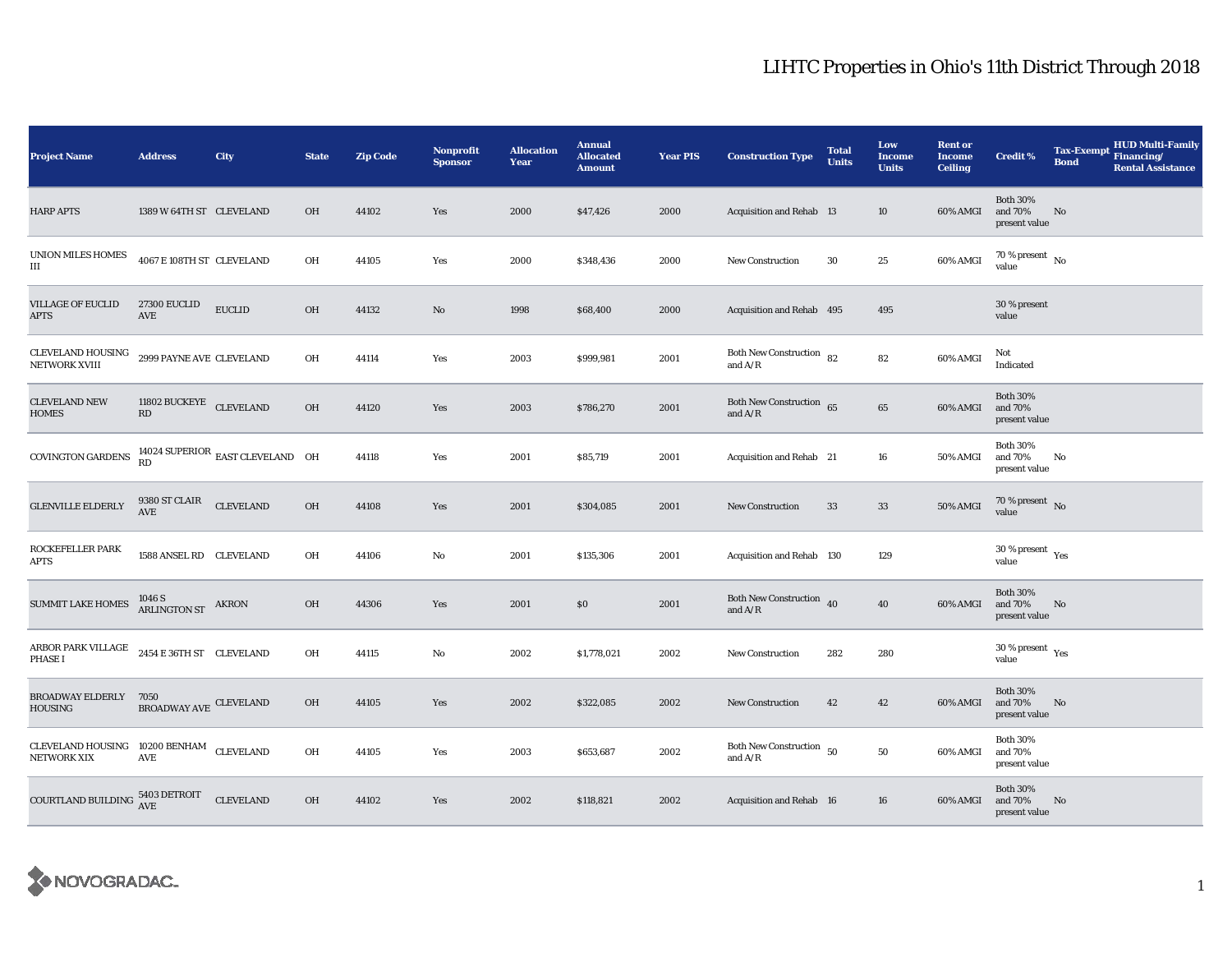| <b>Project Name</b>                           | <b>Address</b>                                          | City              | <b>State</b> | <b>Zip Code</b> | <b>Nonprofit</b><br><b>Sponsor</b> | <b>Allocation</b><br>Year | <b>Annual</b><br><b>Allocated</b><br><b>Amount</b> | <b>Year PIS</b> | <b>Construction Type</b>  | <b>Total</b><br><b>Units</b> | Low<br><b>Income</b><br><b>Units</b> | <b>Rent or</b><br><b>Income</b><br><b>Ceiling</b> | <b>Credit %</b>                                       | <b>Tax-Exempt</b><br><b>Bond</b> | <b>HUD Multi-Family</b><br>Financing/<br><b>Rental Assistance</b> |
|-----------------------------------------------|---------------------------------------------------------|-------------------|--------------|-----------------|------------------------------------|---------------------------|----------------------------------------------------|-----------------|---------------------------|------------------------------|--------------------------------------|---------------------------------------------------|-------------------------------------------------------|----------------------------------|-------------------------------------------------------------------|
| <b>HARVARD ELDERLY</b>                        | 6900 HARVARD CLEVELAND<br>$\operatorname{\mathsf{AVE}}$ |                   | OH           | 44105           | Yes                                | 2002                      | \$334,901                                          | 2002            | Acquisition and Rehab 48  |                              | 48                                   | 60% AMGI                                          | <b>Both 30%</b><br>and 70%<br>present value           | No                               |                                                                   |
| <b>RAINBOW TERRACE</b>                        | 7310 CARSON<br>AVE                                      | <b>CLEVELAND</b>  | OH           | 44104           | $\mathbf{No}$                      | 2003                      | \$2,399,991                                        | 2002            | Acquisition and Rehab 484 |                              | 484                                  | 60% AMGI                                          | $30$ % present $\,$ $\rm Yes$<br>value                |                                  |                                                                   |
| <b>WEST TECH APTS</b>                         | 2201 W 93RD ST CLEVELAND                                |                   | OH           | 44102           |                                    | 2000                      | \$91,465                                           | 2002            | Acquisition and Rehab 184 |                              | 40                                   |                                                   | 30 % present<br>value                                 |                                  |                                                                   |
| <b>AKRON SENIOR</b><br><b>HOUSING</b>         | 184 REID TER                                            | AKRON             | OH           | 44310           | Yes                                | 2004                      | \$271,021                                          | 2003            | New Construction          | 40                           | 28                                   | 60% AMGI                                          | 70 % present $\hbox{~No}$<br>value                    |                                  |                                                                   |
| <b>CLEVELAND NEW</b><br><b>HOMES II</b>       | <b>9901 MANOR</b><br>AVE                                | <b>CLEVELAND</b>  | OH           | 44104           | Yes                                | 2005                      | \$414,861                                          | 2003            | <b>New Construction</b>   | 30                           | 30                                   | 60% AMGI                                          | <b>Both 30%</b><br>and 70%<br>present value           | No                               |                                                                   |
| EUCLID BEACH VILLA 125 E 156TH ST CLEVELAND   |                                                         |                   | OH           | 44110           | $\mathbf{No}$                      | 2004                      | \$701,680                                          | 2003            | Acquisition and Rehab 559 |                              | 559                                  |                                                   | $30\,\%$ present $\,$ Yes value                       |                                  |                                                                   |
| FORREST HILLS<br>TERRACE                      | 14030 TER RD                                            | EAST CLEVELAND OH |              | 44112           | No                                 | 2004                      | \$496,057                                          | 2003            | Acquisition and Rehab 420 |                              | 420                                  |                                                   | $30\,\%$ present $\,$ Yes value                       |                                  |                                                                   |
| GLENVILLE ELDERLY II 661 E 103RD ST CLEVELAND |                                                         |                   | OH           | 44108           | Yes                                | 2003                      | \$316,510                                          | 2003            | New Construction          | 48                           | $33\,$                               | 60% AMGI                                          | $70$ % present $${\rm No}$$ value                     |                                  |                                                                   |
| <b>JENNINGS SENIOR</b><br>HOUSING             | 10300 GRANGER GARFIELD<br>RD                            | <b>HEIGHTS</b>    | OH           | 44125           | Yes                                | 2004                      | \$219,859                                          | 2003            | New Construction          | 42                           | 29                                   | 60% AMGI                                          | $70$ % present $\,$ No $\,$<br>value                  |                                  |                                                                   |
| <b>LONGWOOD APTS</b>                          | 3548<br><b>COMMUNITY</b><br><b>COLLEGE AVE</b>          | <b>CLEVELAND</b>  | OH           | 44115           | $\mathbf{No}$                      | 1988                      | \$1,778,021                                        | 2003            | Acquisition and Rehab 613 |                              | 613                                  |                                                   | 30 % present<br>value                                 |                                  |                                                                   |
| NOTRE DAME<br><b>COMMUNITY</b>                | 1325 ANSEL RD CLEVELAND                                 |                   | OH           | 44106           | Yes                                | 2004                      | \$237,221                                          | 2003            | <b>New Construction</b>   | 12                           | $12\,$                               | 60% AMGI                                          | $70\,\%$ present $\,$ No value                        |                                  |                                                                   |
| OHIO CITY ELDERLY                             | $3207\,$ FRANKLIN $\,$ CLEVELAND<br><b>BLVD</b>         |                   | OH           | 44113           | Yes                                | 2004                      | \$211,949                                          | 2003            | New Construction          | 40                           | 40                                   | 60% AMGI                                          | $70\,\%$ present $\,$ No value                        |                                  |                                                                   |
| <b>OWL'S NEST APTS</b>                        | 2020 TAYLOR<br>RD                                       | EAST CLEVELAND OH |              | 44112           | $\mathbf{No}$                      | 2004                      | \$344,067                                          | 2003            | Acquisition and Rehab 260 |                              | 260                                  |                                                   | 30 % present $\rm\thinspace\gamma_{\rm e s}$<br>value |                                  |                                                                   |

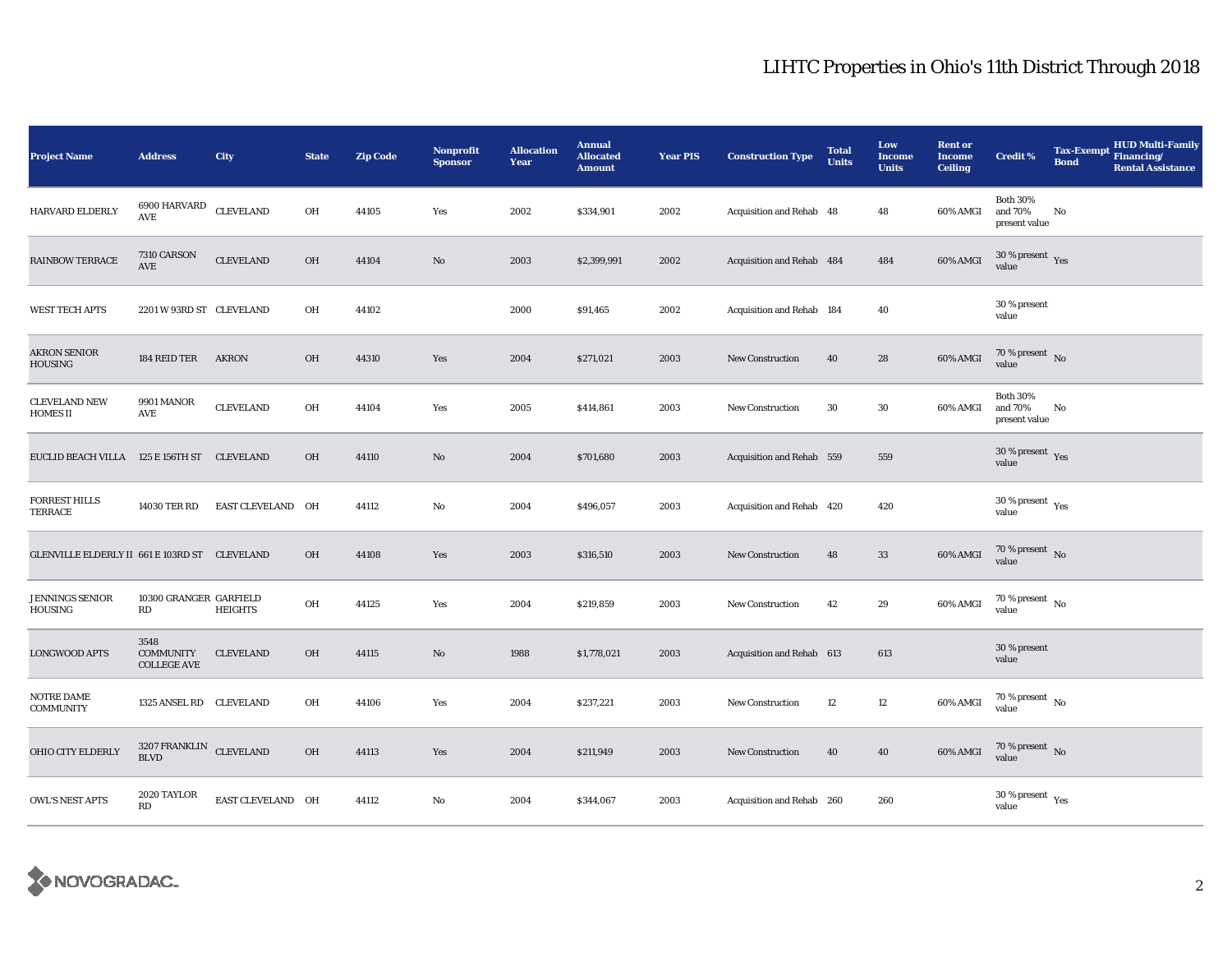| <b>Project Name</b>                             | <b>Address</b>                               | City             | <b>State</b> | <b>Zip Code</b> | <b>Nonprofit</b><br><b>Sponsor</b> | <b>Allocation</b><br>Year | <b>Annual</b><br><b>Allocated</b><br><b>Amount</b> | <b>Year PIS</b> | <b>Construction Type</b>              | <b>Total</b><br><b>Units</b> | Low<br><b>Income</b><br><b>Units</b> | <b>Rent or</b><br><b>Income</b><br><b>Ceiling</b> | <b>Credit %</b>                                      | <b>Tax-Exempt</b><br><b>Bond</b> | HUD Multi-Family<br>Financing/<br><b>Rental Assistance</b> |
|-------------------------------------------------|----------------------------------------------|------------------|--------------|-----------------|------------------------------------|---------------------------|----------------------------------------------------|-----------------|---------------------------------------|------------------------------|--------------------------------------|---------------------------------------------------|------------------------------------------------------|----------------------------------|------------------------------------------------------------|
| PARK VILLAGE<br><b>COMMUNITY</b>                | 9001 HOUGH<br>AVE                            | <b>CLEVELAND</b> | <b>OH</b>    | 44106           | Yes                                | 2004                      | \$762,779                                          | 2003            | <b>Acquisition and Rehab 75</b>       |                              | 75                                   | 60% AMGI                                          | 70 % present $\,$ No $\,$<br>value                   |                                  |                                                            |
| ATLAS BUILDING                                  | $\texttt{BROADWAY}$ AVE $\texttt{CLEVELAND}$ |                  | OH           | 44127           | Yes                                | 2004                      | \$171,071                                          | 2003            | Both New Construction 15<br>and $A/R$ |                              | $12\,$                               | 60% AMGI                                          | 70 % present<br>value                                |                                  |                                                            |
| WHITE POND VILLA                                | 477 WHITE<br>POND DR                         | <b>AKRON</b>     | OH           | 44320           | No                                 | 2004                      | \$263,678                                          | 2003            | Acquisition and Rehab 173             |                              | 173                                  |                                                   | $30$ % present $\,$ $\rm Yes$<br>value               |                                  |                                                            |
| <b>ANTIOCH TOWERS</b>                           | $8920$ CARNEGIE $\,$ CLEVELAND<br>AVE        |                  | OH           | 44106           | No                                 | 2002                      | \$336,592                                          | 2004            | Acquisition and Rehab 171             |                              | 171                                  |                                                   | $30$ % present $\,$ $\rm Yes$<br>value               |                                  |                                                            |
| ARBOR PARK VILLAGE 3823 MT<br>PHASE II          | <b>HERMAN AVE</b>                            | <b>CLEVELAND</b> | OH           | 44115           | No                                 | 2005                      | \$1,294,392                                        | 2004            | <b>New Construction</b>               | 206                          | 206                                  |                                                   | 30 % present<br>value                                |                                  |                                                            |
| <b>CHANNEL WOOD</b><br>VILLAGE                  | 695 DUNBAR DR AKRON                          |                  | OH           | 44311           | Yes                                | 2005                      | \$882,994                                          | 2004            | Acquisition and Rehab 274             |                              | 219                                  | 60% AMGI                                          | 70 % present<br>value                                |                                  |                                                            |
| <b>CLEVELAND NEW</b><br><b>CONSTRUCTION III</b> | 1358 E 111TH ST CLEVELAND                    |                  | OH           | 44106           | Yes                                | 2005                      | \$626,066                                          | 2004            | Both New Construction 81<br>and $A/R$ |                              | 81                                   | 60% AMGI                                          | 30 % present<br>value                                |                                  |                                                            |
| <b>EAST CLEVELAND</b><br>HOMES                  | 1663 DELMONT<br><b>AVE</b>                   | CLEVELAND        | OH           | 44112           | Yes                                | 2005                      | \$0\$                                              | 2004            | <b>New Construction</b>               | 37                           | 37                                   | 60% AMGI                                          | <b>Both 30%</b><br>and 70%<br>present value          |                                  |                                                            |
| <b>ERIEVIEW HOMES I</b>                         | 13805 ARGUS<br>AVE                           | <b>CLEVELAND</b> | $\rm OH$     | 44110           | Yes                                | 2003                      | \$500,119                                          | 2004            | Both New Construction 38<br>and $A/R$ |                              | ${\bf 38}$                           | 60% AMGI                                          | <b>Both 30%</b><br>and 70%<br>present value          | No                               |                                                            |
| EUCLID HILL VILLA                               | 100 RICHMOND EUCLID<br>RD                    |                  | OH           | 44143           | No                                 | 2005                      | \$644,897                                          | 2004            | Acquisition and Rehab 505             |                              | 505                                  |                                                   | 30 % present $\rm\thinspace\gamma_{\rm es}$<br>value |                                  |                                                            |
| <b>FAIRFAX ELDERLY</b>                          | 8100 CENTRAL CLEVELAND<br><b>AVE</b>         |                  | OH           | 44104           | Yes                                | 2004                      | \$459,315                                          | 2004            | <b>New Construction</b>               | 56                           | 47                                   | 60% AMGI                                          | <b>Both 30%</b><br>and 70%<br>present value          | $\mathbf{N}\mathbf{o}$           |                                                            |
| <b>HISTORIC NEWTON</b><br><b>AVENUE APTS</b>    | 1325 ANSEL RD CLEVELAND                      |                  | OH           | 44106           | Yes                                | 2005                      | \$503,697                                          | 2004            | Acquisition and Rehab 32              |                              | 32                                   | 60% AMGI                                          | <b>Both 30%</b><br>and 70%<br>present value          | No                               |                                                            |
| <b>WEST SIDE HOPE</b><br>PROJECT VI             | 3607 CLINTON<br>$\operatorname{AVE}$         | <b>CLEVELAND</b> | OH           | 44113           | Yes                                | 2005                      | \$386,788                                          | 2004            | Acquisition and Rehab 52              |                              | 49                                   | 60% AMGI                                          | <b>Both 30%</b><br>and 70%<br>present value          | No                               |                                                            |

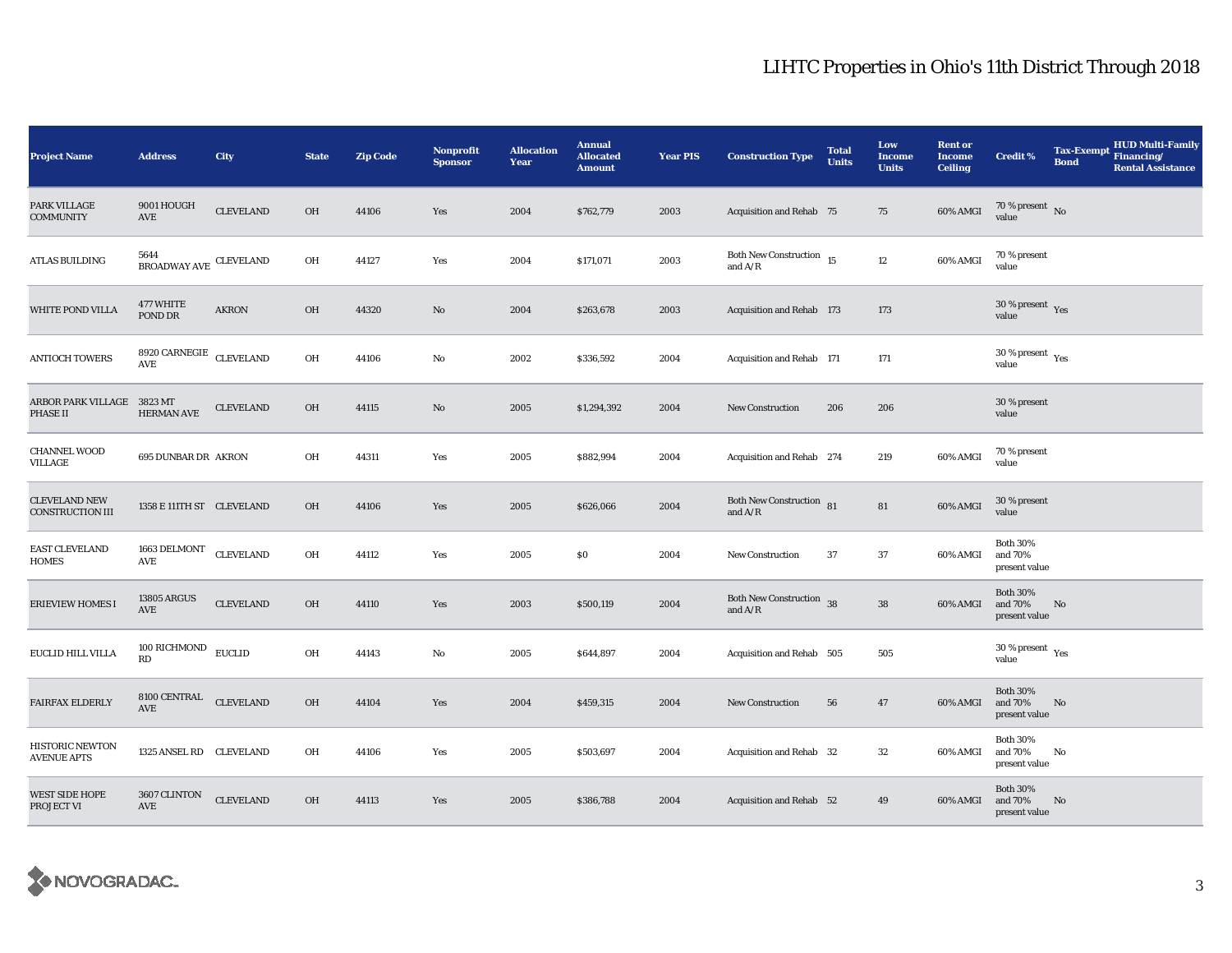| <b>Project Name</b>                             | <b>Address</b>                                          | City             | <b>State</b> | <b>Zip Code</b> | <b>Nonprofit</b><br><b>Sponsor</b> | <b>Allocation</b><br>Year | <b>Annual</b><br><b>Allocated</b><br><b>Amount</b> | <b>Year PIS</b> | <b>Construction Type</b>               | <b>Total</b><br><b>Units</b> | Low<br><b>Income</b><br><b>Units</b> | <b>Rent or</b><br><b>Income</b><br><b>Ceiling</b> | <b>Credit %</b>                             | <b>Tax-Exempt</b><br><b>Bond</b> | <b>HUD Multi-Family</b><br>Financing/<br><b>Rental Assistance</b> |
|-------------------------------------------------|---------------------------------------------------------|------------------|--------------|-----------------|------------------------------------|---------------------------|----------------------------------------------------|-----------------|----------------------------------------|------------------------------|--------------------------------------|---------------------------------------------------|---------------------------------------------|----------------------------------|-------------------------------------------------------------------|
| CLEVELAND HOUSING 10006<br><b>NETWORK XX</b>    | ${\large\bf ANDERSON\ AVE} \quad {\large\bf CLEVELAND}$ |                  | OH           | 44105           |                                    | 2006                      | \$0                                                | 2005            | Not Indicated                          | 84                           | 84                                   |                                                   | <b>Both 30%</b><br>and 70%<br>present value |                                  |                                                                   |
| CLEVELAND HOUSING 10212 OLIVET<br>NETWORK XXI   | AVE                                                     | <b>CLEVELAND</b> | OH           | 44108           | Yes                                | 2006                      | \$1,100,000                                        | 2005            | Both New Construction 80<br>and $A/R$  |                              | 80                                   | 60% AMGI                                          | <b>Both 30%</b><br>and 70%<br>present value |                                  |                                                                   |
| NEW CLIFTON PLAZA<br>APTS                       | $11430$ CLIFTON $\,$<br><b>BLVD</b>                     | <b>CLEVELAND</b> | OH           | 44102           | No                                 | 2006                      | \$210,129                                          | 2005            | Acquisition and Rehab 108              |                              | 108                                  |                                                   | 30 % present $\rm\,Yes$<br>value            |                                  |                                                                   |
| ARBOR PARK VILLAGE<br>PHASE III                 | 2530 E 35TH ST CLEVELAND                                |                  | OH           | 44115           | No                                 | 2005                      | \$971,691                                          | 2005            | New Construction                       | 141                          | 141                                  | 60% AMGI                                          | 30 % present<br>value                       |                                  |                                                                   |
| <b>EANDC HOMES</b>                              | $209$ CUYAHOGA $\,$ AKRON<br><b>ST</b>                  |                  | OH           | 44304           | Yes                                | 2006                      | \$0                                                | 2005            | <b>New Construction</b>                | 32                           | $32\,$                               | 60% AMGI                                          | <b>Both 30%</b><br>and 70%<br>present value |                                  |                                                                   |
| <b>EASTSIDE</b><br>NEIGHBORHOOD<br><b>HOMES</b> | 7309 CENTRAL CLEVELAND<br>AVE                           |                  | OH           | 44104           | Yes                                | 2006                      | \$622,804                                          | 2005            | <b>New Construction</b>                | 96                           | ${\bf 96}$                           |                                                   | 30 % present $\gamma_{\rm e s}$<br>value    |                                  |                                                                   |
| <b>ERIE SQUARE APTS</b>                         | 7621 EUCLID<br>AVE                                      | <b>CLEVELAND</b> | OH           | 44103           | Yes                                | 2006                      | \$495,000                                          | 2005            | Acquisition and Rehab 89               |                              | 89                                   |                                                   | <b>Both 30%</b><br>and 70%<br>present value | No                               |                                                                   |
| EUCLID BEACH CLUB<br>RESIDENCE                  | 123 E 156TH ST CLEVELAND                                |                  | OH           | 44110           | No                                 | 2003                      | \$325,955                                          | 2005            | Acquisition and Rehab 252              |                              | 252                                  |                                                   | $30\,\%$ present $\,$ Yes value             |                                  |                                                                   |
| <b>HOUGH HOMES II</b>                           | 1228 E 74TH ST CLEVELAND                                |                  | OH           | 44103           | Yes                                | 2006                      | \$0                                                | 2005            | New Construction                       | 57                           | 57                                   | 60% AMGI                                          | <b>Both 30%</b><br>and 70%<br>present value |                                  |                                                                   |
| VILLA ST ROSE OF<br><b>KIRBY MANOR</b>          | 11500 DETROIT<br>AVE                                    | <b>CLEVELAND</b> | OH           | 44102           | Yes                                | 2006                      | \$1,100,000                                        | 2005            | Both New Construction 147<br>and $A/R$ |                              | 147                                  | 60% AMGI                                          | <b>Both 30%</b><br>and 70%<br>present value | No                               |                                                                   |
| <b>NELA MANOR</b>                               | 614 W MARKET<br>ST                                      | <b>AKRON</b>     | OH           | 44303           | Yes                                | 2006                      | \$231,378                                          | 2005            | Acquisition and Rehab 35               |                              | 35                                   | 60% AMGI                                          | <b>Both 30%</b><br>and 70%<br>present value |                                  |                                                                   |
| 1850 SUPERIOR<br><b>BUILDING</b>                | 1850 SUPERIOR CLEVELAND<br>AVE E                        |                  | OH           | 44114           | Yes                                | 1994                      | \$247,937                                          | 2005            | Acquisition and Rehab 44               |                              | 44                                   |                                                   | <b>Both 30%</b><br>and 70%<br>present value | No                               |                                                                   |
| <b>CARTER SENIOR</b><br>MANOR                   | 1012 PROSPECT<br>AVE E                                  | CLEVELAND        | OH           | 44115           | No                                 | 2007                      | \$406,031                                          | 2006            | Acquisition and Rehab 270              |                              | 270                                  | 60% AMGI                                          | 30 % present<br>value                       |                                  |                                                                   |

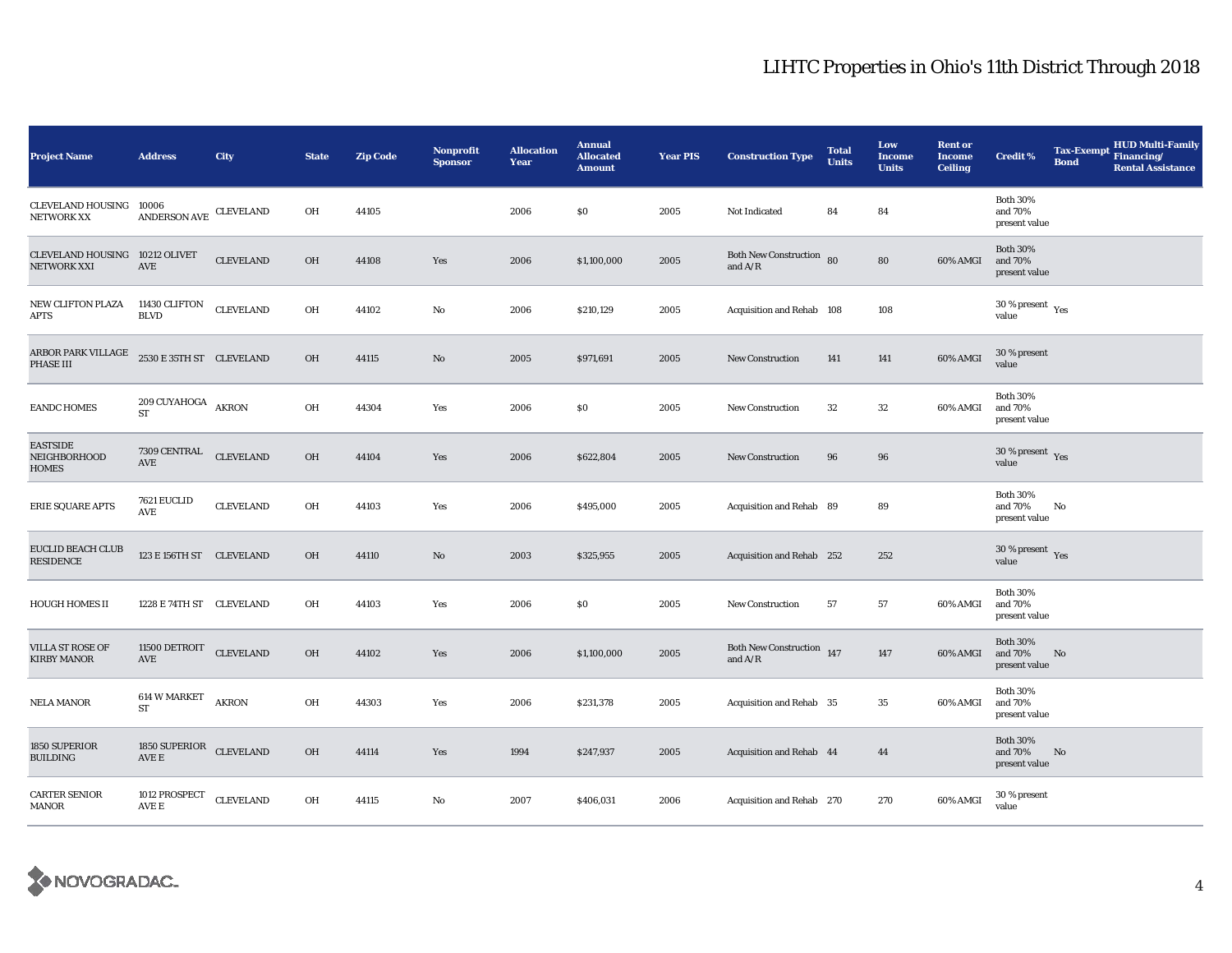| <b>Project Name</b>                                       | <b>Address</b>                             | <b>City</b>      | <b>State</b> | <b>Zip Code</b> | <b>Nonprofit</b><br><b>Sponsor</b> | <b>Allocation</b><br>Year | <b>Annual</b><br><b>Allocated</b><br><b>Amount</b> | <b>Year PIS</b> | <b>Construction Type</b>              | <b>Total</b><br><b>Units</b> | Low<br><b>Income</b><br><b>Units</b> | <b>Rent or</b><br><b>Income</b><br><b>Ceiling</b> | <b>Credit %</b>                             | <b>Tax-Exempt</b><br><b>Bond</b> | <b>HUD Multi-Family</b><br>Financing/<br><b>Rental Assistance</b> |
|-----------------------------------------------------------|--------------------------------------------|------------------|--------------|-----------------|------------------------------------|---------------------------|----------------------------------------------------|-----------------|---------------------------------------|------------------------------|--------------------------------------|---------------------------------------------------|---------------------------------------------|----------------------------------|-------------------------------------------------------------------|
| ELIZABETH PARK<br>NORTH                                   | 212 E N ST                                 | <b>AKRON</b>     | 0H           | 44304           | Yes                                | 2007                      | \$569,910                                          | 2006            | New Construction                      | 97                           | 49                                   | 60% AMGI                                          | <b>Both 30%</b><br>and 70%<br>present value |                                  |                                                                   |
| <b>EMERALD COMMONS</b>                                    | 1976 W 79TH ST CLEVELAND                   |                  | OH           | 44102           | Yes                                | 2007                      | \$456,542                                          | 2006            | <b>New Construction</b>               | 52                           | 52                                   | 60% AMGI                                          | <b>Both 30%</b><br>and 70%<br>present value |                                  |                                                                   |
| HILLWOOD II                                               | 1380 DAHLGREN $_{\rm AKRON}$<br>${\rm DR}$ |                  | OH           | 44306           | No                                 | 2007                      | \$485,758                                          | 2006            | Acquisition and Rehab 240             |                              | 238                                  | 60% AMGI                                          | $30\,\%$ present $\,$ Yes value             |                                  |                                                                   |
| <b>GLENBROOKE HOMES</b><br>Ш                              | 10109 ELK AVE CLEVELAND                    |                  | OH           | 44108           | Yes                                | 2007                      | \$961,423                                          | 2006            | <b>New Construction</b>               | 60                           | 60                                   | 60% AMGI                                          | <b>Both 30%</b><br>and 70%<br>present value |                                  |                                                                   |
| <b>GORDON SQUARE</b><br><b>HOMES</b>                      | 7001 DETROIT<br>AVE                        | <b>CLEVELAND</b> | OH           | 44102           | Yes                                | 2007                      | \$633,335                                          | 2006            | Acquisition and Rehab 85              |                              | 85                                   | 60% AMGI                                          | <b>Both 30%</b><br>and 70%<br>present value |                                  |                                                                   |
| <b>HOUGH HOMES</b>                                        | 1392 LAKEVIEW CLEVELAND<br>RD              |                  | OH           | 44106           | Yes                                | 2007                      | \$1,039,769                                        | 2006            | <b>New Construction</b>               | 66                           | 66                                   | 60% AMGI                                          | <b>Both 30%</b><br>and 70%<br>present value |                                  |                                                                   |
| <b>SLAVIC VILLAGE</b><br><b>HOMES</b>                     | 3613 E 75TH ST CLEVELAND                   |                  | OH           | 44105           |                                    | 2007                      | \$48,705                                           | 2006            | Both New Construction 29<br>and $A/R$ |                              | 29                                   | 60% AMGI                                          | <b>Both 30%</b><br>and 70%<br>present value |                                  |                                                                   |
| <b>CLEVELAND NEW</b><br><b>CONSTRUCTION IV</b>            | 1063 E 67TH ST CLEVELAND                   |                  | OH           | 44103           | Yes                                | 2008                      | \$0                                                | 2007            | New Construction                      | 25                           | 25                                   | 60% AMGI                                          | <b>Both 30%</b><br>and 70%<br>present value |                                  |                                                                   |
| <b>COLLINSON APTS</b>                                     | 1010 ROSEMARY AKRON<br><b>BLVD</b>         |                  | OH           | 44306           |                                    | 2008                      | \$0                                                | 2007            | <b>Acquisition and Rehab 101</b>      |                              | 100                                  | 60% AMGI                                          | 30 % present<br>value                       |                                  |                                                                   |
| <b>EMERITUS HOUSE</b>                                     | 4450 CEDAR AVE CLEVELAND                   |                  | OH           | 44103           | Yes                                | 2008                      | \$449,327                                          | 2007            | Acquisition and Rehab 49              |                              | 49                                   | 60% AMGI                                          | <b>Both 30%</b><br>and 70%<br>present value |                                  |                                                                   |
| ERIEVIEW HOMES II                                         | 3223 E 119TH ST CLEVELAND                  |                  | 0H           | 44120           | Yes                                | 2008                      | \$0                                                | 2007            | Both New Construction 57<br>and $A/R$ |                              | $57\,$                               | 60% AMGI                                          | <b>Both 30%</b><br>and 70%<br>present value |                                  |                                                                   |
| LIBERTY AT ST CLAIR                                       | 10004 ST CLAIR CLEVELAND<br>AVE            |                  | OH           | 44108           | Yes                                | 2008                      | \$829,562                                          | 2007            | <b>New Construction</b>               | 88                           | 72                                   | 60% AMGI                                          | <b>Both 30%</b><br>and 70%<br>present value | No                               |                                                                   |
| STEPHENSON POINTE 792 STEVENSON AKRON<br><b>TOWNHOMES</b> | PT                                         |                  | OH           | 44307           | Yes                                | 2008                      | \$497,372                                          | 2007            | <b>New Construction</b>               | 30                           | 30                                   | 60% AMGI                                          | <b>Both 30%</b><br>and 70%<br>present value | No                               |                                                                   |

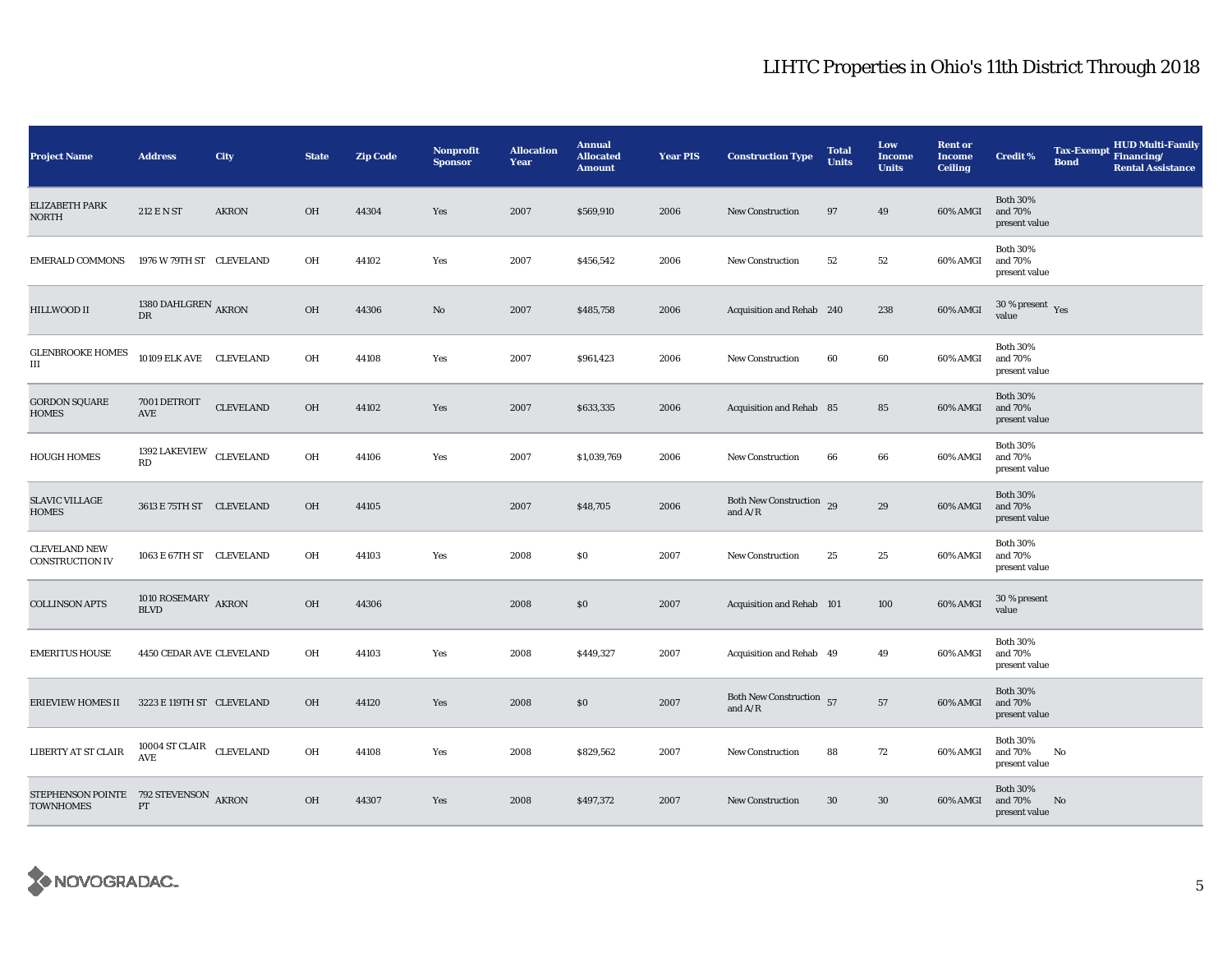| <b>Project Name</b>                           | <b>Address</b>                                | City                        | <b>State</b> | <b>Zip Code</b> | <b>Nonprofit</b><br><b>Sponsor</b> | <b>Allocation</b><br>Year | <b>Annual</b><br><b>Allocated</b><br><b>Amount</b> | <b>Year PIS</b> | <b>Construction Type</b>              | <b>Total</b><br><b>Units</b> | Low<br><b>Income</b><br><b>Units</b> | <b>Rent or</b><br><b>Income</b><br><b>Ceiling</b> | <b>Credit %</b>                             | Tax-Exempt Financing/<br><b>Bond</b> | <b>HUD Multi-Family</b><br><b>Rental Assistance</b> |
|-----------------------------------------------|-----------------------------------------------|-----------------------------|--------------|-----------------|------------------------------------|---------------------------|----------------------------------------------------|-----------------|---------------------------------------|------------------------------|--------------------------------------|---------------------------------------------------|---------------------------------------------|--------------------------------------|-----------------------------------------------------|
| VALLEYVIEW PHASE I 2556 W SIXTH ST CLEVELAND  |                                               |                             | OH           | 44113           | Yes                                | 2008                      | \$600,000                                          | 2007            | <b>New Construction</b>               | 102                          | 68                                   | 60% AMGI                                          | <b>Both 30%</b><br>and 70%<br>present value | No                                   |                                                     |
| CEDAR CENTER APTS                             | 14050 CEDAR RD UNIVERSITY<br>HEIGHTS          |                             | $\rm OH$     | 44118           |                                    | 2009                      | \$0                                                | 2008            | Acquisition and Rehab 82              |                              | 81                                   |                                                   | 30 % present<br>value                       |                                      |                                                     |
| <b>EDGEWOOD APTS</b><br>PHASE I               | 491 VERNON<br><b>ODOM BLVD</b>                | <b>AKRON</b>                | OH           | 44307           |                                    | 2009                      | \$0                                                | 2008            | <b>New Construction</b>               | 80                           | 80                                   | 60% AMGI                                          | 30 % present<br>value                       |                                      |                                                     |
| PARKVIEW APTS                                 | 1802 E 13TH ST CLEVELAND                      |                             | OH           | 44114           |                                    | 2009                      | \$0                                                | 2008            | Acquisition and Rehab 199             |                              | 199                                  |                                                   | 30 % present<br>value                       |                                      |                                                     |
| <b>RAINBOW PLACE APTS</b>                     | 7829 EUCLID<br><b>AVE</b>                     | <b>CLEVELAND</b>            | OH           | 44103           | Yes                                | 2009                      | $\$0$                                              | 2008            | Acquisition and Rehab 181             |                              | 181                                  | 60% AMGI                                          | <b>Both 30%</b><br>and 70%<br>present value |                                      |                                                     |
| <b>SOUTH POINTE</b><br>COMMONS                | 3319 W 23RD PL CLEVELAND                      |                             | OH           | 44109           |                                    | 2009                      | \$81,154                                           | 2008            | Both New Construction 82<br>and $A/R$ |                              | ${\bf 82}$                           | 60% AMGI                                          | <b>Both 30%</b><br>and 70%<br>present value |                                      |                                                     |
| WARRENSVILLE<br><b>COMMUNITY APTS</b>         | 1500<br><b>WARRENSVILLE</b><br><b>CTR RD</b>  | <b>CLEVELAND</b><br>HEIGHTS | OH           | 44121           |                                    | 2009                      | \$0                                                | 2008            | Acquisition and Rehab 101             |                              | 100                                  |                                                   | 30 % present<br>value                       |                                      |                                                     |
| <b>WILLO ARMS APTS</b>                        | 26980 SIDNEY<br>DR                            | <b>EUCLID</b>               | OH           | 44132           |                                    | 2011                      | \$0                                                | 2008            | Acquisition and Rehab 740             |                              | 729                                  |                                                   | Not<br>Indicated                            |                                      |                                                     |
| <b>LAKESHORE VILLAGE</b>                      | <b>16111 LAKE</b><br><b>SHORE BLVD</b>        | <b>CLEVELAND</b>            | OH           | 44110           |                                    | 2008                      | \$0                                                | 2008            | Acquisition and Rehab 108             |                              | 108                                  | 60% AMGI                                          | <b>Both 30%</b><br>and 70%<br>present value |                                      |                                                     |
| COGSWELL HALL                                 | $7200$ FRANKLIN $\,$ CLEVELAND<br><b>BLVD</b> |                             | OH           | 44102           | Yes                                | 2010                      | \$45,056                                           | 2009            | Both New Construction 40<br>and $A/R$ |                              | 40                                   | 60% AMGI                                          | <b>Both 30%</b><br>and 70%<br>present value |                                      |                                                     |
| <b>EDGEWOOD PARK</b>                          | 3215 E 55TH ST                                | <b>CLEVELAND</b>            | OH           | 44127           |                                    | 2009                      | \$78,870                                           | 2009            | <b>New Construction</b>               | 71                           | 63                                   | 60% AMGI                                          | 70 % present<br>value                       |                                      |                                                     |
| ST RITA SENIOR<br>HOUSING                     | 10614 GRANGER GARFIELD<br>RD                  | <b>HEIGHTS</b>              | OH           | 44125           | Yes                                | 2010                      | \$77,432                                           | 2009            | <b>New Construction</b>               | 63                           | 63                                   | 60% AMGI                                          | 70 % present<br>value                       |                                      |                                                     |
| VALLEYVIEW PHASE II 2556 W SIXTH ST CLEVELAND |                                               |                             | OH           | 44113           |                                    | 2010                      | \$90,085                                           | 2009            | <b>New Construction</b>               | 87                           | 58                                   | 60% AMGI                                          | 70 % present<br>value                       |                                      |                                                     |

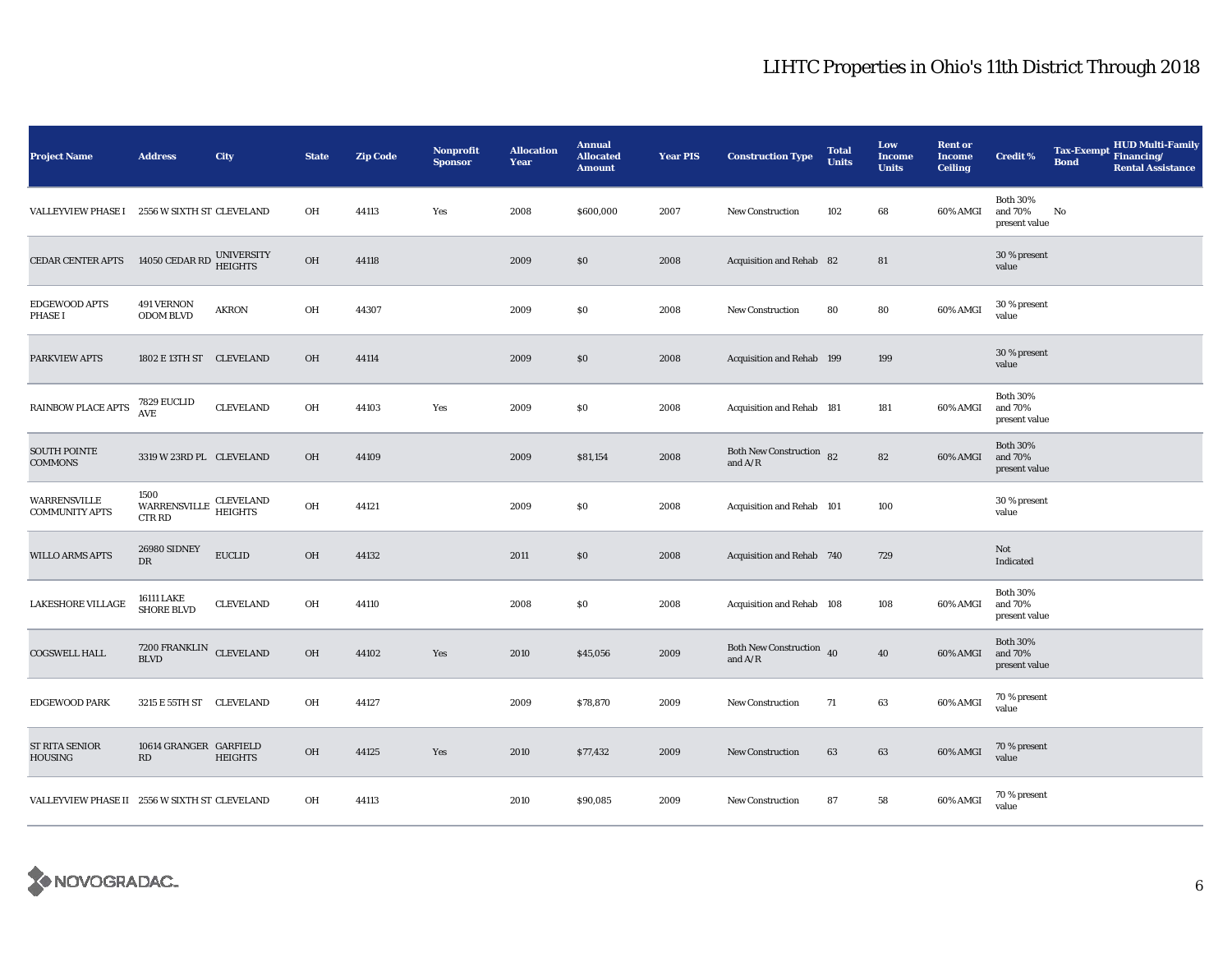| <b>Project Name</b>                                                                                                                                                                                   | <b>Address</b>                      | City              | <b>State</b> | <b>Zip Code</b> | <b>Nonprofit</b><br><b>Sponsor</b> | <b>Allocation</b><br>Year | <b>Annual</b><br><b>Allocated</b><br><b>Amount</b> | <b>Year PIS</b> | <b>Construction Type</b>        | <b>Total</b><br><b>Units</b> | Low<br><b>Income</b><br><b>Units</b> | <b>Rent or</b><br><b>Income</b><br><b>Ceiling</b> | <b>Credit %</b>                             | <b>Tax-Exempt</b><br><b>Bond</b> | <b>HUD Multi-Family</b><br>Financing/<br><b>Rental Assistance</b> |
|-------------------------------------------------------------------------------------------------------------------------------------------------------------------------------------------------------|-------------------------------------|-------------------|--------------|-----------------|------------------------------------|---------------------------|----------------------------------------------------|-----------------|---------------------------------|------------------------------|--------------------------------------|---------------------------------------------------|---------------------------------------------|----------------------------------|-------------------------------------------------------------------|
| <b>VILLAGE GREEN</b><br><b>ELDERLY</b>                                                                                                                                                                | 18221 EUCLID<br>AVE                 | <b>CLEVELAND</b>  | OH           | 44112           |                                    | 2010                      | \$76,561                                           | 2009            | New Construction                | 50                           | 50                                   | 60% AMGI                                          | 70 % present<br>value                       |                                  |                                                                   |
| WADE CHATEAU APTS                                                                                                                                                                                     | <b>9501 WADE</b><br><b>PARK AVE</b> | <b>CLEVELAND</b>  | OH           | 44106           | Yes                                | 2010                      | $\$0$                                              | 2009            | Acquisition and Rehab 42        |                              | 42                                   |                                                   | 30 % present<br>value                       |                                  |                                                                   |
| <b>CALLIS TOWER</b>                                                                                                                                                                                   | 730 CALLIS DR AKRON                 |                   | OH           | 44311           |                                    | 2010                      | \$0                                                | 2009            | Acquisition and Rehab 277       |                              | 276                                  | 60% AMGI                                          | 30 % present<br>value                       |                                  |                                                                   |
| CLEVELAND GREEN HO! 3566 E 75TH ST CLEVELAND                                                                                                                                                          |                                     |                   | OH           | 44105           | Yes                                | 2011                      | \$0                                                | 2010            | Not Indicated                   | 24                           | 24                                   | 60% AMGI                                          | <b>Both 30%</b><br>and 70%<br>present value |                                  |                                                                   |
| GARDEN VALLEY PHASE 7230 KINSMAN                                                                                                                                                                      |                                     | <b>CLEVELAND</b>  | OH           | 44104           | Yes                                | 2011                      | \$0                                                | 2010            | <b>New Construction</b>         | 81                           | 81                                   | 60% AMGI                                          | 30 % present<br>value                       |                                  |                                                                   |
| LIVINGSTON PARK APTS 1072<br>LIVINGSTON RD                                                                                                                                                            |                                     |                   | OH           | 44120           |                                    | 2012                      | \$0                                                | 2010            | Acquisition and Rehab 180       |                              | 164                                  |                                                   | Not<br>Indicated                            | Yes                              |                                                                   |
| <b>SHAKER PLACE APTS</b>                                                                                                                                                                              | 3600<br>NORTHFIELD<br>RD            | HIGHLAND HILLS OH |              | 44122           | Yes                                | 2011                      | \$0                                                | 2010            | Acquisition and Rehab 81        |                              | 80                                   | 60% AMGI                                          | <b>Both 30%</b><br>and 70%<br>present value |                                  |                                                                   |
| 154 S MAPLE ST                                                                                                                                                                                        | 154 S MAPLE ST AKRON                |                   | OH           | 44302           | $\rm No$                           | 1989                      | \$0                                                | 1990            | Acquisition and Rehab 41        |                              | 41                                   |                                                   | <b>Both 30%</b><br>and 70%<br>present value | No                               |                                                                   |
| $\begin{tabular}{ll} \bf \textit{KENSINGTON PLACE AP} \end{tabular} \begin{tabular}{ll} \bf \textit{SUSIVERANCE} \end{tabular} \begin{tabular}{ll} \bf \textit{CEVELAND} \end{tabular} \end{tabular}$ |                                     |                   | OH           | 44118           | $\rm No$                           | 1990                      | \$0                                                | 1990            | New Construction                | 201                          | 41                                   |                                                   | $30$ % present $\,$ $\rm Yes$<br>value      |                                  |                                                                   |
| LEXINGTON VILLAGE AF 1675 E 79TH ST CLEVELAND                                                                                                                                                         |                                     |                   | OH           | 44103           | No                                 | 1988                      | \$0                                                | 1990            | New Construction                | 63                           | 40                                   |                                                   | Not<br>Indicated                            |                                  |                                                                   |
| <b>MEAD HOUSE</b>                                                                                                                                                                                     | 4909 MEAD AVE CLEVELAND             |                   | OH           | 44127           | Yes                                | 1989                      | \$0                                                | 1990            | New Construction                | 16                           | 16                                   |                                                   | 70 % present $\hbox{~No}$<br>value          |                                  |                                                                   |
| <b>MILES PROJECT</b>                                                                                                                                                                                  | 11725 MILES AVE CLEVELAND           |                   | OH           | 44105           | $\mathbf{No}$                      | 1990                      | \$0                                                | 1990            | Acquisition and Rehab 5         |                              | $5\phantom{.0}$                      |                                                   | Not<br>Indicated                            |                                  |                                                                   |
| <b>CHN VI</b>                                                                                                                                                                                         | 1157 E 77TH ST CLEVELAND            |                   | OH           | 44103           | Yes                                | 1989                      | \$0                                                | 1990            | <b>Acquisition and Rehab 78</b> |                              | 78                                   |                                                   | $70$ % present $$\rm{No}$$ value            |                                  |                                                                   |

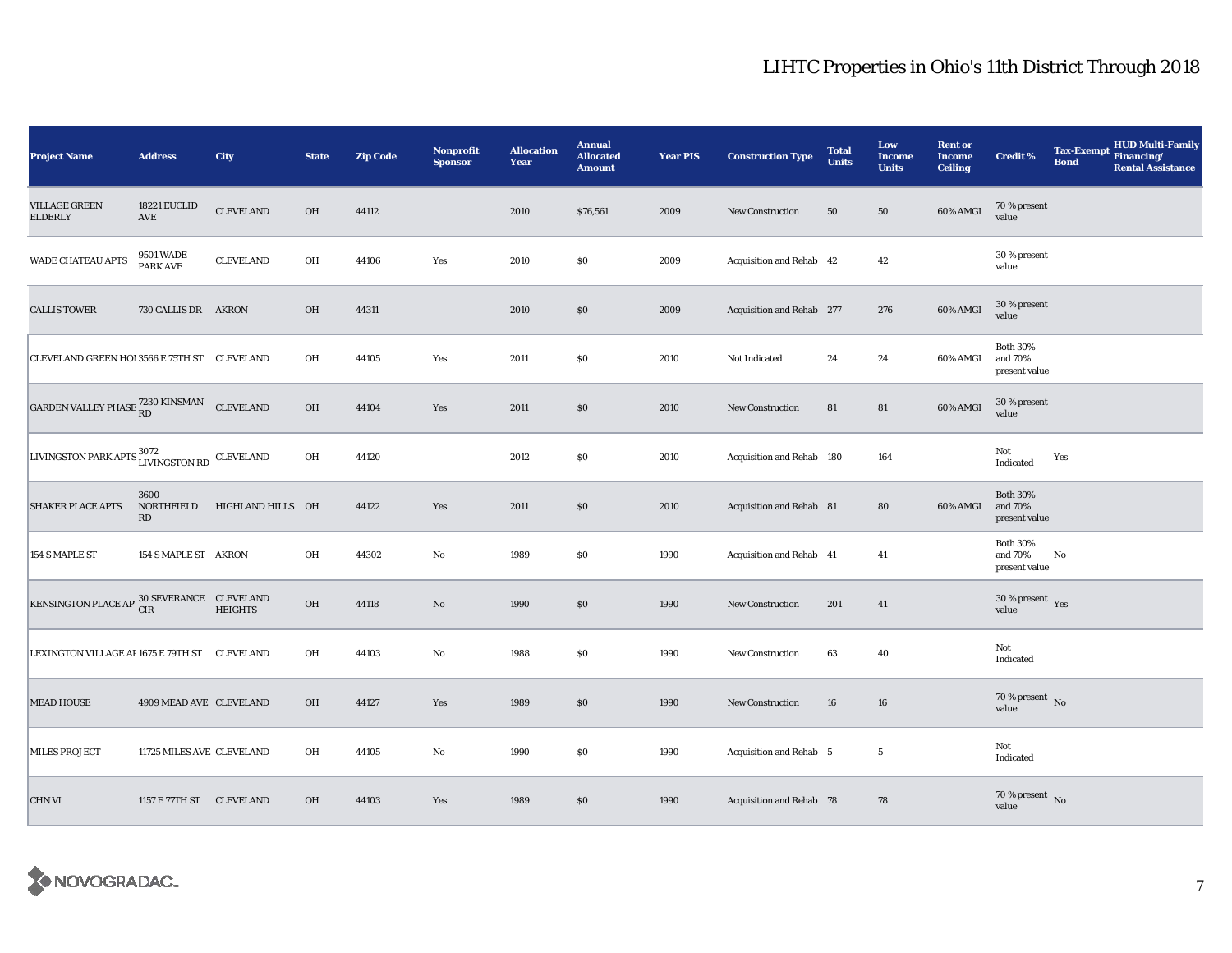| <b>Project Name</b>                                     | <b>Address</b>                              | City                 | <b>State</b> | <b>Zip Code</b> | <b>Nonprofit</b><br><b>Sponsor</b> | <b>Allocation</b><br>Year | <b>Annual</b><br><b>Allocated</b><br><b>Amount</b> | <b>Year PIS</b> | <b>Construction Type</b>        | <b>Total</b><br><b>Units</b> | Low<br><b>Income</b><br><b>Units</b> | <b>Rent or</b><br><b>Income</b><br><b>Ceiling</b> | <b>Credit %</b>                             | <b>Tax-Exempt</b><br><b>Bond</b> | <b>HUD Multi-Family</b><br>Financing/<br><b>Rental Assistance</b> |
|---------------------------------------------------------|---------------------------------------------|----------------------|--------------|-----------------|------------------------------------|---------------------------|----------------------------------------------------|-----------------|---------------------------------|------------------------------|--------------------------------------|---------------------------------------------------|---------------------------------------------|----------------------------------|-------------------------------------------------------------------|
| PARAMOUNT                                               | 5500<br>NORTHFIELD<br>RD                    | <b>MAPLE HEIGHTS</b> | OH           | 44137           | Yes                                | 1989                      | \$0                                                | 1990            | Acquisition and Rehab 99        |                              | 99                                   |                                                   | 70 % present $\hbox{~No}$<br>value          |                                  |                                                                   |
| <b>CHN VII</b>                                          | 1539 E 34TH ST CLEVELAND                    |                      | OH           | 44114           | Yes                                | 1990                      | $\$0$                                              | 1991            | Acquisition and Rehab 99        |                              | 99                                   |                                                   | 70 % present $\bar{N}$ o<br>value           |                                  |                                                                   |
| <b>SINGLE FAMILY HOME</b>                               | $623$ S $$\sf ARLINGTON\;ST$$ $$\sf AKRON$$ |                      | OH           | 44306           | No                                 | 1991                      | \$1,730                                            | 1991            | Acquisition and Rehab 2         |                              | $\boldsymbol{2}$                     |                                                   | <b>Both 30%</b><br>and 70%<br>present value | No                               |                                                                   |
| <b>CEDAR STREET APTS</b>                                | 380 W CEDAR ST AKRON                        |                      | <b>OH</b>    | 44307           | $\rm No$                           | 1991                      | \$102,629                                          | 1992            | New Construction                | 25                           | 25                                   |                                                   | 70 % present $\hbox{~No}$<br>value          |                                  |                                                                   |
| <b>CHN VIII</b>                                         | 3689 E 103RD ST CLEVELAND                   |                      | OH           | 44105           | Yes                                | 1991                      | \$0                                                | 1992            | Acquisition and Rehab 143       |                              | 143                                  |                                                   | <b>Both 30%</b><br>and 70%<br>present value | No                               |                                                                   |
| GARY L GRASSO HOUSIN $\frac{13618}{\text{BLENHEIM RD}}$ |                                             | <b>CLEVELAND</b>     | OH           | 44110           | $\rm No$                           | 1992                      | \$0                                                | 1992            | Acquisition and Rehab 2         |                              | $\boldsymbol{2}$                     |                                                   | 70 % present $\hbox{~No}$<br>value          |                                  |                                                                   |
| GARY L GRASSO HOUSIN 461 E 114TH ST CLEVELAND           |                                             |                      | OH           | 44108           | $\mathbf{No}$                      | 1992                      | \$0                                                | 1992            | Acquisition and Rehab 2         |                              | $\boldsymbol{2}$                     |                                                   | 70 % present $\hbox{~No}$<br>value          |                                  |                                                                   |
| PHILIP AVENUE REHAB 659 PHILIP AVE AKRON                |                                             |                      | OH           | 44305           | $\rm No$                           | 1992                      | \$6,355                                            | 1992            | <b>Acquisition and Rehab 12</b> |                              | $12\,$                               |                                                   | $30\,\%$ present $\,$ No value              |                                  |                                                                   |
| PROJECT 1,2,3                                           | 1630 CLAUDIA<br>AVE                         | <b>AKRON</b>         | OH           | 44307           | No                                 | 1992                      | \$0                                                | 1992            | Acquisition and Rehab 3         |                              | $\boldsymbol{3}$                     |                                                   | <b>Both 30%</b><br>and 70%<br>present value | No                               |                                                                   |
| <b>CORNERSTONE I &amp; II</b>                           | 2029 E 40TH ST CLEVELAND                    |                      | <b>OH</b>    | 44103           | Yes                                | 1991                      | \$385,000                                          | 1993            | Acquisition and Rehab 67        |                              | 67                                   |                                                   | Not<br>Indicated                            |                                  |                                                                   |
| <b>MIDTOWN APTS</b>                                     | 219 E MARKET<br><b>ST</b>                   | <b>AKRON</b>         | OH           | 44308           | No                                 | 1993                      | \$78,500                                           | 1993            | Acquisition and Rehab 90        |                              | 90                                   |                                                   | <b>Both 30%</b><br>and 70%<br>present value | No                               |                                                                   |
| PROJECT 4                                               | 931 WORK DR                                 | <b>AKRON</b>         | OH           | 44320           | $\mathbf{No}$                      | 1993                      | \$884                                              | 1993            | Acquisition and Rehab 1         |                              | $\mathbf{1}$                         |                                                   | <b>Both 30%</b><br>and 70%<br>present value | $\mathbf{No}$                    |                                                                   |
| <b>SPRING HILL APTS</b>                                 | 1254 RENTAR LN AKRON                        |                      | OH           | 44307           | $\mathbf{No}$                      | 1993                      | \$409,899                                          | 1993            | Acquisition and Rehab 351       |                              | 351                                  |                                                   | Not<br>Indicated                            |                                  |                                                                   |

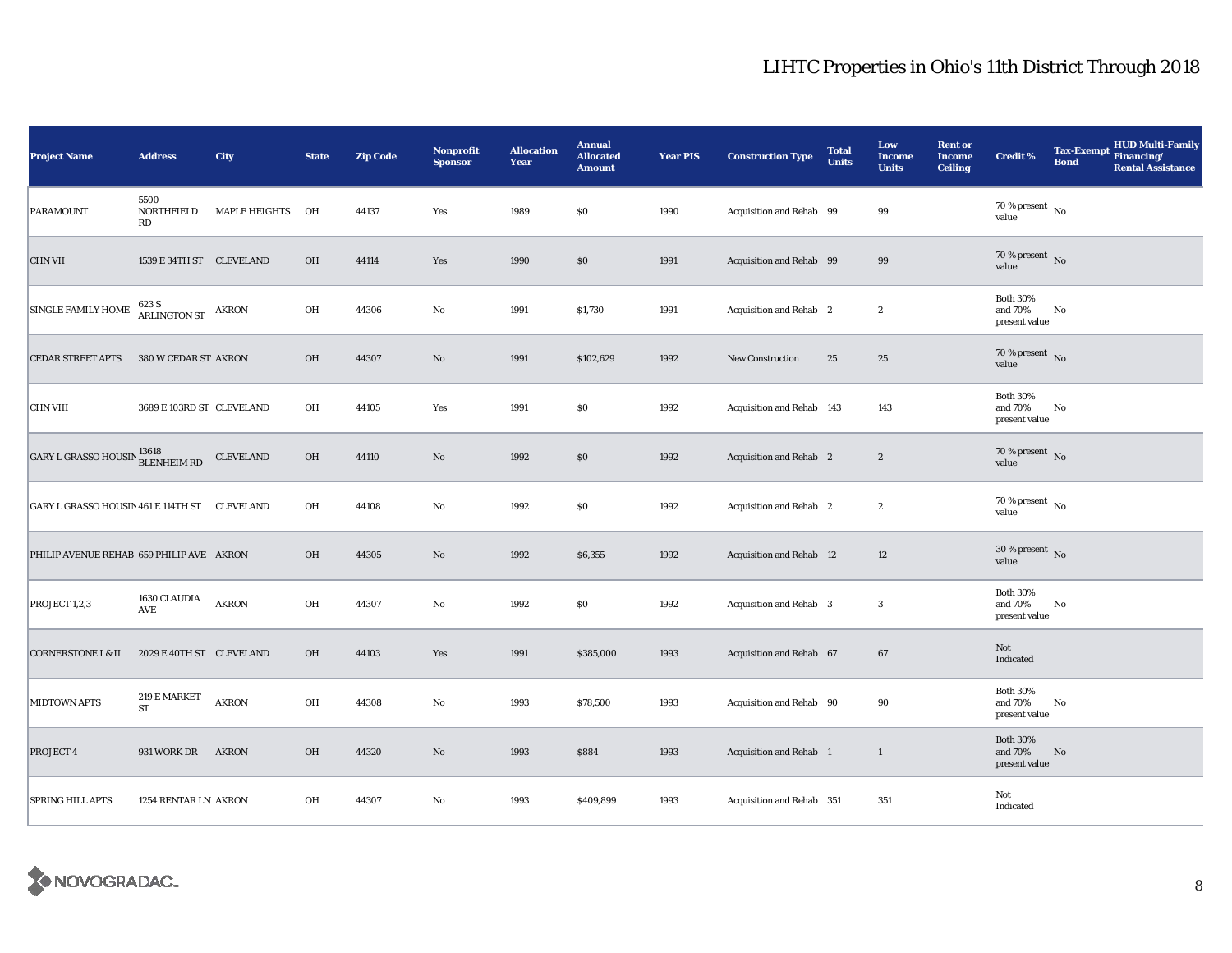| <b>Project Name</b>                                                                        | <b>Address</b>                       | City              | <b>State</b> | <b>Zip Code</b> | <b>Nonprofit</b><br><b>Sponsor</b> | <b>Allocation</b><br>Year | <b>Annual</b><br><b>Allocated</b><br><b>Amount</b> | <b>Year PIS</b> | <b>Construction Type</b>  | <b>Total</b><br><b>Units</b> | Low<br><b>Income</b><br><b>Units</b> | <b>Rent or</b><br><b>Income</b><br><b>Ceiling</b> | <b>Credit %</b>                             | HUD Multi-Family<br>Financing/<br><b>Tax-Exempt</b><br><b>Bond</b><br><b>Rental Assistance</b> |  |
|--------------------------------------------------------------------------------------------|--------------------------------------|-------------------|--------------|-----------------|------------------------------------|---------------------------|----------------------------------------------------|-----------------|---------------------------|------------------------------|--------------------------------------|---------------------------------------------------|---------------------------------------------|------------------------------------------------------------------------------------------------|--|
| KENNEDY BUILDING RE 1403 W 65TH ST CLEVELAND                                               |                                      |                   | OH           | 44102           | Yes                                | 1993                      | \$49,400                                           | 1994            | Acquisition and Rehab 8   |                              | $\bf8$                               |                                                   | Not<br>Indicated                            |                                                                                                |  |
| <b>LEE ORVILLE APTS</b>                                                                    | 10722 LEE AVE CLEVELAND              |                   | OH           | 44106           | No                                 | 1992                      | \$51,000                                           | 1994            | Not Indicated             | 34                           | 34                                   |                                                   | Not<br>Indicated                            | No                                                                                             |  |
| <b>NOBLE HOUSE</b>                                                                         | 1019 ORLANDO<br>$\operatorname{AVE}$ | <b>AKRON</b>      | OH           | 44320           | $\rm No$                           | 1993                      | $\$0$                                              | 1994            | Not Indicated             | $\mathbf{1}$                 | $\mathbf{1}$                         |                                                   | Not<br>Indicated                            | $\rm No$                                                                                       |  |
| PARK PLACE APTS                                                                            | 1404 E BLVD                          | <b>CLEVELAND</b>  | OH           | 44106           | No                                 | 1994                      | \$322,907                                          | 1994            | Acquisition and Rehab 122 |                              | 122                                  |                                                   | Not<br>Indicated                            |                                                                                                |  |
| SHAKER BOULEVARD G/ $^{10708}_{\rm BLVD}$                                                  |                                      | <b>CLEVELAND</b>  | OH           | 44104           | $\rm No$                           | 1993                      | \$148,500                                          | 1994            | Not Indicated             | 73                           | 73                                   |                                                   | Not<br>Indicated                            | No                                                                                             |  |
| <b>SKIBO HOMES</b>                                                                         | 6901 DETROIT<br>$\operatorname{AVE}$ | <b>CLEVELAND</b>  | OH           | 44102           | Yes                                | 1992                      | \$148,000                                          | 1994            | Acquisition and Rehab 49  |                              | 49                                   |                                                   | Not<br>Indicated                            |                                                                                                |  |
| $\boxed{\text{SUMMERWOOD}\text{ COMMO}}^\text{19530}\substack{\text{EUCLID}}_{\text{AVE}}$ |                                      | ${\tt EUCLID}$    | OH           | 44117           | Yes                                | 1993                      | \$396,990                                          | 1994            | Not Indicated             | 167                          | 167                                  |                                                   | Not<br>Indicated                            | No                                                                                             |  |
| <b>UNION MILES HOMES</b>                                                                   | <b>9250 MILES</b><br><b>PARK AVE</b> | <b>CLEVELAND</b>  | OH           | 44105           | Yes                                | 1993                      | \$392,083                                          | 1994            | Not Indicated             | 50                           | 50                                   |                                                   | Not<br>Indicated                            | No                                                                                             |  |
| 1895 BELMORE BUILDIN $_{\rm RD}^{1895}$ BELMORE                                            |                                      | EAST CLEVELAND OH |              | 44112           | Yes                                | 1994                      | \$0                                                | 1995            | Acquisition and Rehab 7   |                              | $7\phantom{.0}$                      |                                                   | <b>Both 30%</b><br>and 70%<br>present value | No                                                                                             |  |
| <b>AKRON HOMES I</b>                                                                       | 395<br>CHITTENDEN ST $\,$ AKRON      |                   | OH           | 44306           | Yes                                | 1994                      | \$371,923                                          | 1995            | Acquisition and Rehab 40  |                              | 40                                   |                                                   | 70 % present $\hbox{~No}$<br>value          |                                                                                                |  |
| $BTRN$ #1                                                                                  | 1767 EDDY RD                         | EAST CLEVELAND OH |              | 44112           | Yes                                | 1994                      | \$0                                                | 1995            | Acquisition and Rehab 4   |                              | $\overline{4}$                       |                                                   | <b>Both 30%</b><br>and 70%<br>present value | No                                                                                             |  |
| CEDAR STREET APTS PH 352 W CEDAR ST AKRON                                                  |                                      |                   | OH           | 44307           | No                                 | 1994                      | \$267,882                                          | 1995            | <b>New Construction</b>   | 62                           | $62\,$                               |                                                   | <b>Both 30%</b><br>and 70%<br>present value | No                                                                                             |  |
| <b>CHN XII</b>                                                                             | $9718$ ANDERSON $\,$ CLEVELAND AVE   |                   | OH           | 44105           | Yes                                | 1995                      | \$663,869                                          | 1995            | Acquisition and Rehab 144 |                              | 144                                  |                                                   | <b>Both 30%</b><br>and 70%<br>present value | No                                                                                             |  |

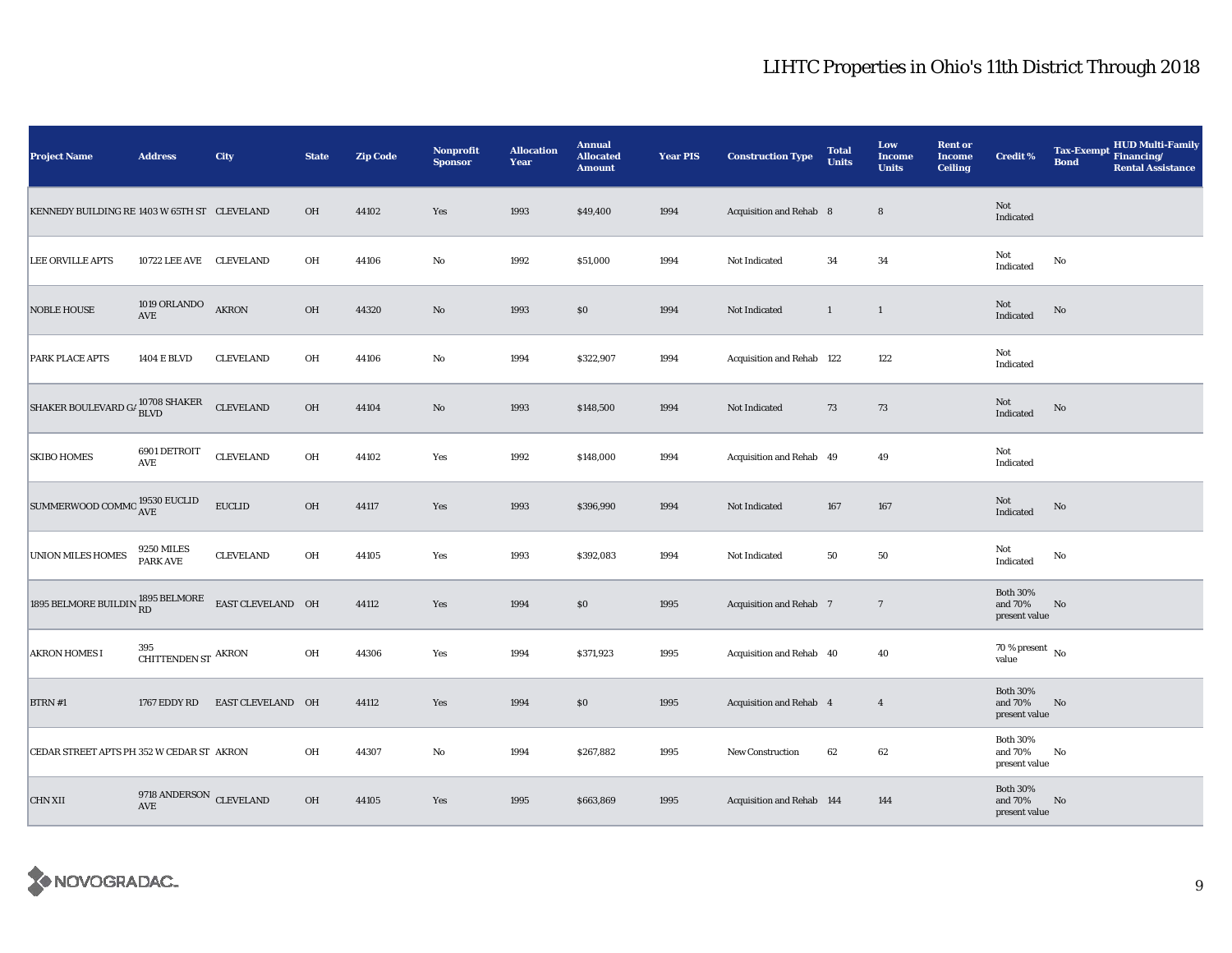| <b>Project Name</b>                          | <b>Address</b>                                           | City             | <b>State</b> | <b>Zip Code</b> | Nonprofit<br><b>Sponsor</b> | <b>Allocation</b><br>Year | <b>Annual</b><br><b>Allocated</b><br><b>Amount</b> | <b>Year PIS</b> | <b>Construction Type</b>                   | <b>Total</b><br><b>Units</b> | Low<br><b>Income</b><br><b>Units</b> | <b>Rent or</b><br><b>Income</b><br><b>Ceiling</b> | <b>Credit %</b>                             | <b>Tax-Exempt</b><br><b>Bond</b> | <b>HUD Multi-Family</b><br>Financing/<br><b>Rental Assistance</b> |
|----------------------------------------------|----------------------------------------------------------|------------------|--------------|-----------------|-----------------------------|---------------------------|----------------------------------------------------|-----------------|--------------------------------------------|------------------------------|--------------------------------------|---------------------------------------------------|---------------------------------------------|----------------------------------|-------------------------------------------------------------------|
| CLEVELAND NEW CONS' 3230 E 49TH ST CLEVELAND |                                                          |                  | OH           | 44127           | Yes                         | 1994                      | \$359,129                                          | 1995            | New Construction                           | $35\,$                       | 35                                   |                                                   | <b>Both 30%</b><br>and 70%<br>present value | No                               |                                                                   |
| <b>HOLDEN APTS</b>                           | 12215 ASHBURY CLEVELAND<br>$\operatorname{\mathbf{AVE}}$ |                  | OH           | 44106           | Yes                         | 1993                      | \$82,000                                           | 1995            | Acquisition and Rehab 17                   |                              | 17                                   |                                                   | 70 % present $\,$ No $\,$<br>value          |                                  |                                                                   |
| MILES HEIGHTS VILLAG 15602 ALONZO            |                                                          | <b>CLEVELAND</b> | OH           | 44128           | Yes                         | 1994                      | \$379,025                                          | 1995            | Acquisition and Rehab 40                   |                              | 40                                   |                                                   | <b>Both 30%</b><br>and 70%<br>present value | No                               |                                                                   |
| MOUNT PLEASANT HOM 3415 E 106TH ST CLEVELAND |                                                          |                  | OH           | 44104           | Yes                         | 1994                      | \$486,077                                          | 1995            | <b>New Construction</b>                    | 50                           | 50                                   |                                                   | 70 % present $\hbox{~No}$<br>value          |                                  |                                                                   |
| NORTHEASTERN NEIGH 11108 ADA AVE CLEVELAND   |                                                          |                  | OH           | 44108           | Yes                         | 1994                      | \$438,057                                          | 1995            | <b>New Construction</b>                    | 50                           | 50                                   |                                                   | <b>Both 30%</b><br>and 70%<br>present value | No                               |                                                                   |
| NOUVELLE ESPOIRE AR(4925 PAYNE AVE CLEVELAND |                                                          |                  | <b>OH</b>    | 44103           | Yes                         | 1993                      | \$210,000                                          | 1995            | Acquisition and Rehab 39                   |                              | 39                                   |                                                   | <b>Both 30%</b><br>and 70%<br>present value | No                               |                                                                   |
| <b>RUDWICK APTS</b>                          | <b>17500 EUCLID</b><br>AVE                               | <b>CLEVELAND</b> | OH           | 44112           | Yes                         | 1993                      | \$170,200                                          | 1995            | Acquisition and Rehab 90                   |                              | 90                                   |                                                   | <b>Both 30%</b><br>and 70%<br>present value | No                               |                                                                   |
| <b>AKRON HOMES II</b>                        | 250 KELLY AVE AKRON                                      |                  | OH           | 44306           | Yes                         | 1995                      | \$274,813                                          | 1996            | Both New Construction $\,$ 30<br>and $A/R$ |                              | $30\,$                               |                                                   | <b>Both 30%</b><br>and 70%<br>present value | No                               |                                                                   |
| <b>BOARDWALK APTS</b>                        | 586 E 105TH ST CLEVELAND                                 |                  | OH           | 44108           | $\mathbf{No}$               | 1994                      | \$345,374                                          | 1996            | Acquisition and Rehab 123                  |                              | 123                                  |                                                   | <b>Both 30%</b><br>and 70%<br>present value | No                               |                                                                   |
| BTRN #3                                      | 1775 EDDY RD                                             | E CLEVELAND      | OH           | 44112           | Yes                         | 1994                      | \$0                                                | 1996            | Acquisition and Rehab 4                    |                              | $\overline{4}$                       |                                                   | Not<br>Indicated                            |                                  |                                                                   |
| <b>BUCKEYE HOMES I</b>                       | 9623 YEAKEL<br>AVE                                       | <b>CLEVELAND</b> | OH           | 44104           | Yes                         | 1998                      | \$387,461                                          | 1996            | Both New Construction 38<br>and $A/R$      |                              | 38                                   | 60% AMGI                                          | <b>Both 30%</b><br>and 70%<br>present value | No                               |                                                                   |
| CEDAR STREET APTS III 352 W CEDAR ST AKRON   |                                                          |                  | 0H           | 44307           | Yes                         | 1995                      | \$115,795                                          | 1996            | New Construction                           | 21                           | 21                                   |                                                   | 70 % present $\bar{N}$<br>value             |                                  |                                                                   |
| <b>CHN XI</b>                                | 3461 E 73RD ST CLEVELAND                                 |                  | OH           | 44127           | Yes                         | 1994                      | \$640,870                                          | 1996            | Acquisition and Rehab 143                  |                              | 143                                  |                                                   | <b>Both 30%</b><br>and 70%<br>present value | No                               |                                                                   |

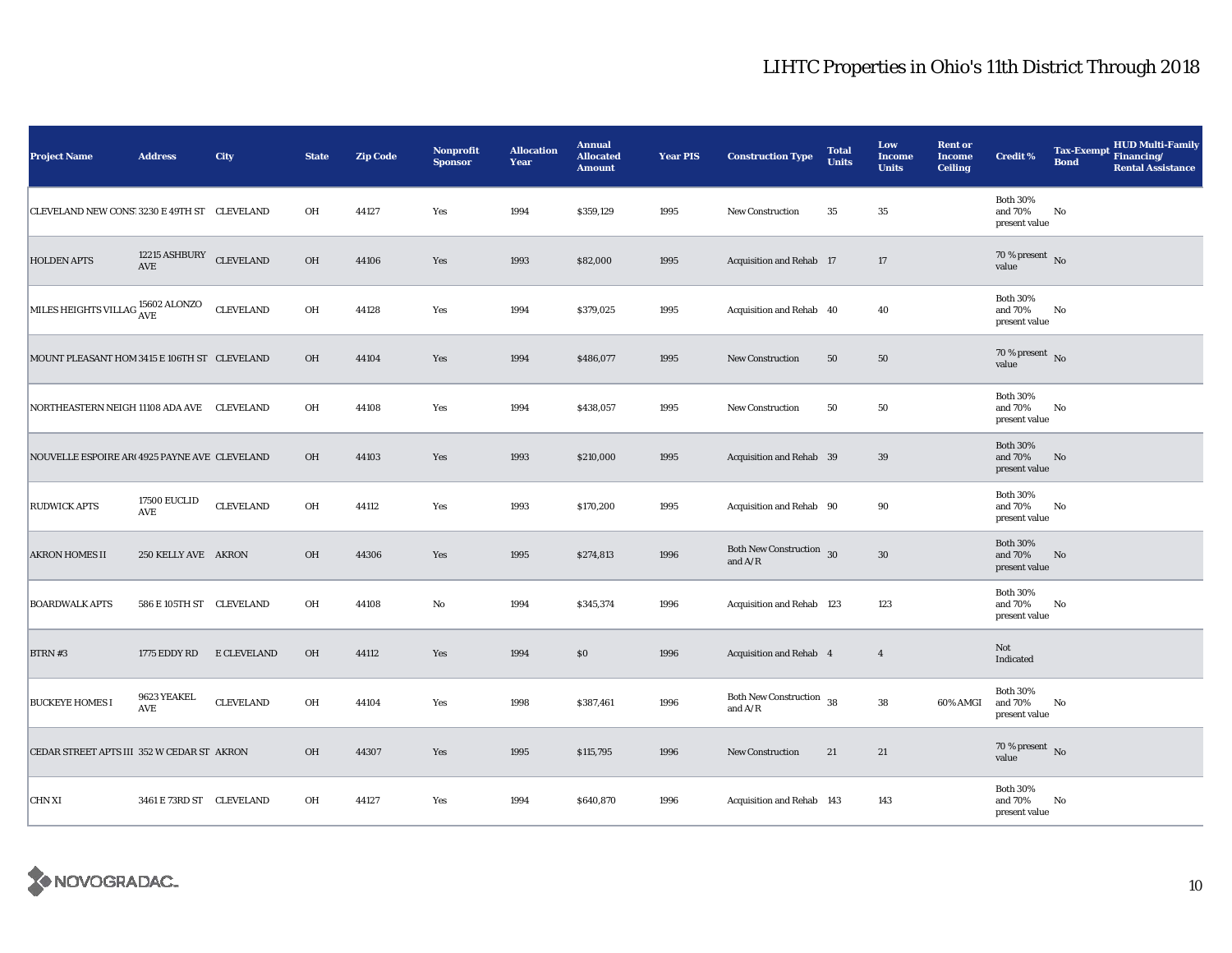| <b>Project Name</b>                                            | <b>Address</b>                      | City              | <b>State</b> | <b>Zip Code</b> | <b>Nonprofit</b><br><b>Sponsor</b> | <b>Allocation</b><br>Year | <b>Annual</b><br><b>Allocated</b><br><b>Amount</b> | <b>Year PIS</b> | <b>Construction Type</b>                                     | <b>Total</b><br><b>Units</b> | Low<br><b>Income</b><br><b>Units</b> | <b>Rent or</b><br><b>Income</b><br><b>Ceiling</b> | <b>Credit %</b>                             | <b>Tax-Exempt</b><br><b>Bond</b> | <b>HUD Multi-Family</b><br>Financing/<br><b>Rental Assistance</b> |
|----------------------------------------------------------------|-------------------------------------|-------------------|--------------|-----------------|------------------------------------|---------------------------|----------------------------------------------------|-----------------|--------------------------------------------------------------|------------------------------|--------------------------------------|---------------------------------------------------|---------------------------------------------|----------------------------------|-------------------------------------------------------------------|
| CRAWFORD-TILDEN APT RD 1831 CRAWFORD CLEVELAND                 |                                     |                   | OH           | 44106           | Yes                                | 1994                      | \$198,018                                          | 1996            | Acquisition and Rehab 19                                     |                              | 19                                   |                                                   | <b>Both 30%</b><br>and 70%<br>present value | No                               |                                                                   |
| <b>GLENVILLE APTS</b>                                          | 10322 ELK AVE CLEVELAND             |                   | OH           | 44108           | $\rm No$                           | 1994                      | \$142,836                                          | 1996            | Acquisition and Rehab 50                                     |                              | 50                                   |                                                   | <b>Both 30%</b><br>and 70%<br>present value | No                               |                                                                   |
| <b>KENMORE GARDENS</b>                                         | 1634 E 93RD ST CLEVELAND            |                   | $OH$         | 44106           | $\rm No$                           | 1994                      | \$212,601                                          | 1996            | Acquisition and Rehab 66                                     |                              | 66                                   |                                                   | <b>Both 30%</b><br>and 70%<br>present value | $\mathbf{No}$                    |                                                                   |
| <b>KENMORE VILLAGE</b>                                         | $9010$ KENMORE CLEVELAND AVE        |                   | OH           | 44106           | Yes                                | 1994                      | \$114,291                                          | 1996            | Acquisition and Rehab 36                                     |                              | 36                                   |                                                   | <b>Both 30%</b><br>and 70%<br>present value | No                               |                                                                   |
| PAGE-WYMORE APTS                                               | 1739 WYMORE<br>$\operatorname{AVE}$ | EAST CLEVELAND OH |              | 44112           | $\rm No$                           | 1994                      | \$235,478                                          | 1996            | Acquisition and Rehab 99                                     |                              | 99                                   |                                                   | <b>Both 30%</b><br>and 70%<br>present value | No                               |                                                                   |
| UNION MILES HOMES II $\frac{9320 \text{ GAYLORD}}{\text{AVE}}$ |                                     | CLEVELAND         | OH           | 44105           | Yes                                | 1995                      | \$443,730                                          | 1996            | Both New Construction $43$<br>and $\mathrm{A}/\mathrm{R}$    |                              | 43                                   |                                                   | <b>Both 30%</b><br>and 70%<br>present value | No                               |                                                                   |
| <b>LASALLE APTS</b>                                            | 1215 W TENTH<br><b>ST</b>           | <b>CLEVELAND</b>  | OH           | 44113           |                                    | Insufficient<br>Data      | $\$0$                                              | 1997            | Not Indicated                                                | $\bf{0}$                     | $\bf{0}$                             |                                                   | Not<br>Indicated                            |                                  |                                                                   |
| <b>BUCKEYE HOMES II</b>                                        | 10323<br><b>CRESTWOOD</b><br>AVE    | <b>CLEVELAND</b>  | OH           | 44104           | Yes                                | 1998                      | \$327,310                                          | 1997            | Both New Construction $\,$ 35<br>and $\mathrm{A}/\mathrm{R}$ |                              | $\bf 35$                             | 60% AMGI                                          | 70 % present $\,$ No $\,$<br>value          |                                  |                                                                   |
| CLEVELAND HOUSING N $_{\rm RD}^{1187}$ ADDISON                 |                                     | <b>CLEVELAND</b>  | $OH$         | 44103           | Yes                                | 1996                      | \$536,154                                          | 1997            | Both New Construction 79<br>and $A/R$                        |                              | $\bf 79$                             |                                                   | <b>Both 30%</b><br>and 70%<br>present value | No                               |                                                                   |
| CLEVELAND NEW CONSTRUE AVE CLEVELAND                           |                                     |                   | OH           | 44104           | Yes                                | 1995                      | \$429,887                                          | 1997            | Both New Construction 45<br>and $A/R$                        |                              | $\bf 45$                             |                                                   | <b>Both 30%</b><br>and 70%<br>present value | No                               |                                                                   |
| <b>GLENBROOKE HOMES I</b>                                      | 1033<br>PARKWOOD DR CLEVELAND       |                   | $OH$         | 44108           | Yes                                | 1998                      | \$331,980                                          | 1997            | Both New Construction $32$<br>and $A/R$                      |                              | $32\,$                               | 60% AMGI                                          | <b>Both 30%</b><br>and 70%<br>present value | $\mathbf{No}$                    |                                                                   |
| <b>KARE BUILDING</b>                                           | 13016 KINSMAN CLEVELAND<br>RD       |                   | OH           | 44120           |                                    | 1998                      | \$0                                                | 1997            | Acquisition and Rehab 18                                     |                              | 18                                   | 60% AMGI                                          | Not<br>Indicated                            |                                  |                                                                   |
| NATIONAL TERMINAL ALST                                         |                                     | <b>CLEVELAND</b>  | $OH$         | 44113           | $\rm No$                           | 1996                      | \$309,608                                          | 1997            | Acquisition and Rehab 249                                    |                              | 106                                  |                                                   | $30\,\%$ present $\,$ Yes value             |                                  |                                                                   |

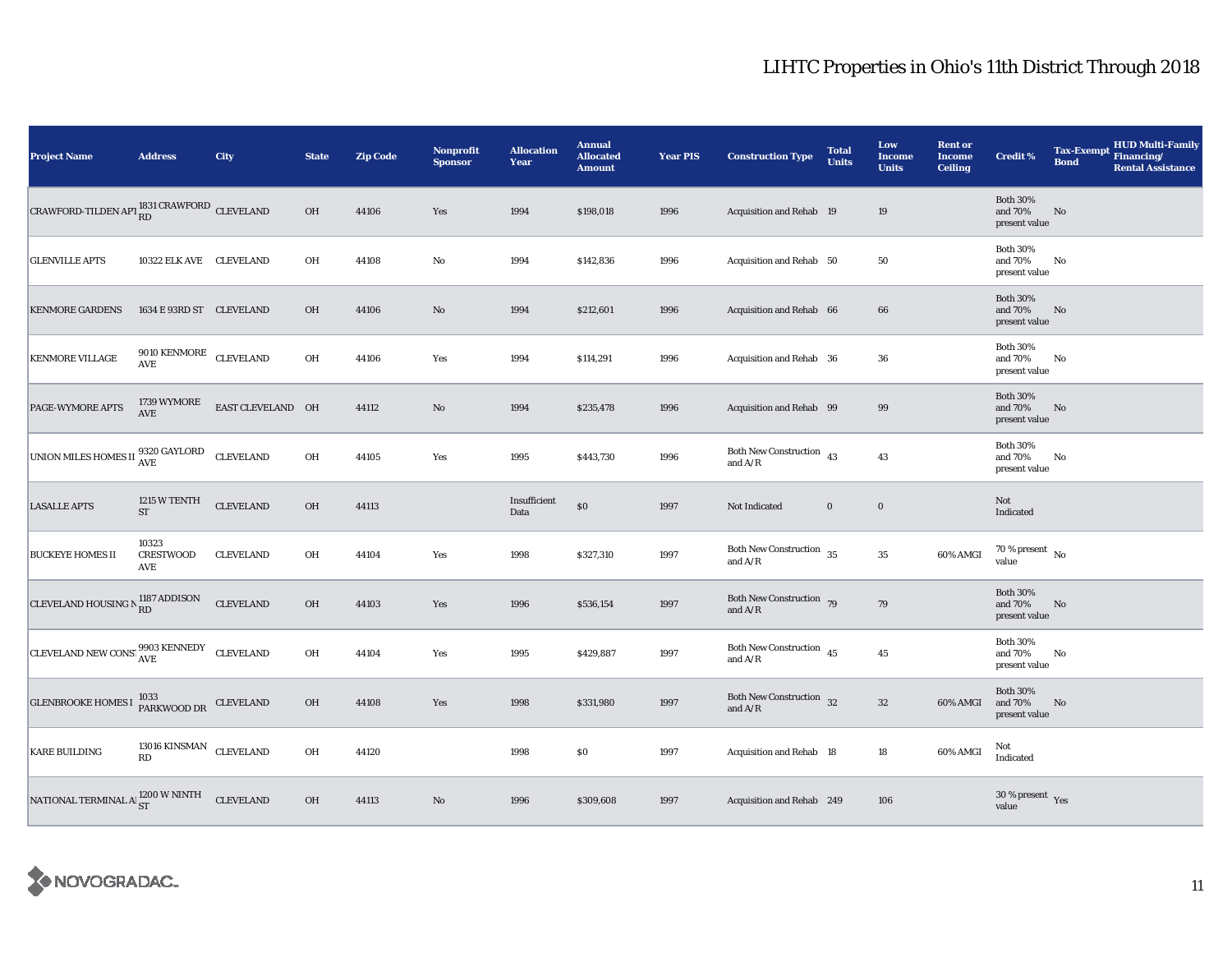| <b>Project Name</b>                                      | <b>Address</b>                | City              | <b>State</b> | <b>Zip Code</b> | <b>Nonprofit</b><br><b>Sponsor</b> | <b>Allocation</b><br>Year | <b>Annual</b><br><b>Allocated</b><br><b>Amount</b> | <b>Year PIS</b> | <b>Construction Type</b>                         | <b>Total</b><br>Units | Low<br><b>Income</b><br><b>Units</b> | <b>Rent or</b><br><b>Income</b><br><b>Ceiling</b> | <b>Credit %</b>                                 | <b>Tax-Exempt</b><br><b>Bond</b> | <b>HUD Multi-Family</b><br>Financing/<br><b>Rental Assistance</b> |
|----------------------------------------------------------|-------------------------------|-------------------|--------------|-----------------|------------------------------------|---------------------------|----------------------------------------------------|-----------------|--------------------------------------------------|-----------------------|--------------------------------------|---------------------------------------------------|-------------------------------------------------|----------------------------------|-------------------------------------------------------------------|
| NORTHEASTERN NEIGH 627 E 123RD ST CLEVELAND              |                               |                   | OH           | 44108           | Yes                                | 1995                      | \$480,042                                          | 1997            | Both New Construction $\,$ 47 $\,$<br>and $A/R$  |                       | 47                                   |                                                   | <b>Both 30%</b><br>and 70%<br>present value     | No                               |                                                                   |
| ROCKEFELLER WEST SC. 846 ANSEL RD                        |                               | <b>CLEVELAND</b>  | OH           | 44103           | Yes                                | 1995                      | \$529,657                                          | 1997            | <b>Both New Construction</b> 58<br>and $A/R$     |                       | 58                                   |                                                   | 70 % present $\overline{N_0}$<br>value          |                                  |                                                                   |
| <b>WEST AKRON HOMES</b>                                  | 972 RAYMOND<br>ST             | <b>AKRON</b>      | OH           | 44307           | Yes                                | 1996                      | \$382,390                                          | 1997            | Both New Construction 39<br>and $A/R$            |                       | 39                                   |                                                   | Not<br>$\operatorname{Indicated}$               | No                               |                                                                   |
| ASHBURY HOMES DEVEI 540 E 105TH ST CLEVELAND             |                               |                   | OH           | 44108           | Yes                                | 1999                      | \$323,752                                          | 1998            | <b>New Construction</b>                          | 29                    | 29                                   | 60% AMGI                                          | $70$ % present $_{\rm{No}}$                     |                                  |                                                                   |
| CLEVELAND HOUSING N $_{\mbox{AVE}}^{13510\text{ COATH}}$ |                               | <b>CLEVELAND</b>  | OH           | 44120           | Yes                                | 1997                      | \$994,290                                          | 1998            | Both New Construction $\,$ 144 $\,$<br>and $A/R$ |                       | 144                                  |                                                   | <b>Both 30%</b><br>and 70%<br>present value     | No                               |                                                                   |
| <b>KINSMAN KARE</b>                                      | 13016 KINSMAN CLEVELAND<br>RD |                   | OH           | 44120           | Yes                                | 1995                      | \$110,000                                          | 1998            | Acquisition and Rehab 18                         |                       | 18                                   |                                                   | <b>Both 30%</b><br>and 70%<br>present value     | No                               |                                                                   |
| MOUNT PLEASANT HOM 10813 ELIOT AVE CLEVELAND             |                               |                   | OH           | 44104           | Yes                                | 1999                      | \$373,836                                          | 1998            | Both New Construction 39<br>and $A/R$            |                       | 39                                   | 60% AMGI                                          | <b>Both 30%</b><br>and 70%<br>present value     | No                               |                                                                   |
| NOTRE DAME ELDERLY 1325 ANSEL RD CLEVELAND               |                               |                   | OH           | 44106           | Yes                                | 1999                      | \$234,790                                          | 1998            | Acquisition and Rehab 39                         |                       | $32\,$                               | 60% AMGI                                          | 70 % present $\,$ No $\,$<br>value              |                                  |                                                                   |
| PARK LANE APTS                                           | 13800 TER RD                  | EAST CLEVELAND OH |              | 44112           | Yes                                | 1998                      | \$394,333                                          | 1998            | Acquisition and Rehab 254                        |                       | 254                                  |                                                   | 30 % present $\rm\thinspace_{Yes}$<br>value     |                                  |                                                                   |
| ROLLING HILLS APTS AT <sup>25400</sup> EUCLID            |                               | <b>EUCLID</b>     | OH           | 44117           | Yes                                | 1997                      | \$329,873                                          | 1998            | Acquisition and Rehab 196                        |                       | 196                                  |                                                   | $30\,\%$ present $\rm\thinspace_{Yes}$<br>value |                                  |                                                                   |
| SOUTH AKRON HOMES 1255 CURTIS ST AKRON                   |                               |                   | OH           | 44301           | Yes                                | 1998                      | \$427,517                                          | 1998            | Both New Construction $\,$ 45<br>and $A/R$       |                       | 45                                   | 60% AMGI                                          | <b>Both 30%</b><br>and 70%<br>present value     | No                               |                                                                   |
| WILBETH-ARLINGTON F $^{1248}_{\mbox{AVE}}$ AKRON         |                               |                   | OH           | 44306           | Yes                                | 1998                      | \$0                                                | 1998            | Acquisition and Rehab 328                        |                       | 328                                  | 60% AMGI                                          | <b>Both 30%</b><br>and $70\%$<br>present value  | No                               |                                                                   |
| CLEVELAND HOUSING N 869 ANSEL RD                         |                               | <b>CLEVELAND</b>  | OH           | 44103           | Yes                                | 1999                      | \$1,000,000                                        | 1999            | Both New Construction 92<br>and $A/R$            |                       | 92                                   | 60% AMGI                                          | <b>Both 30%</b><br>and 70%<br>present value     | No                               |                                                                   |

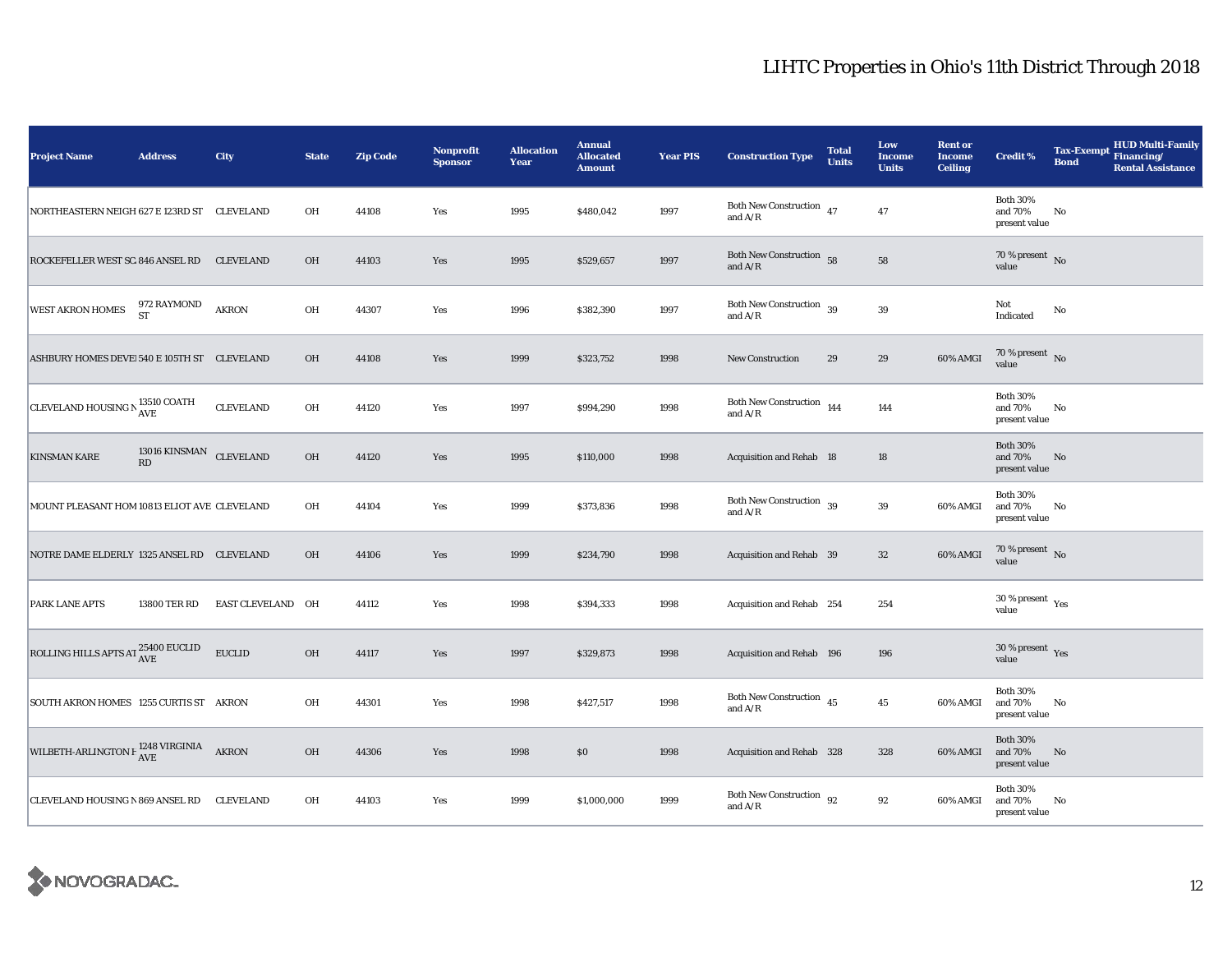| <b>Project Name</b>                                    | <b>Address</b>                                 | City              | <b>State</b> | <b>Zip Code</b> | <b>Nonprofit</b><br><b>Sponsor</b> | <b>Allocation</b><br>Year | <b>Annual</b><br><b>Allocated</b><br><b>Amount</b> | <b>Year PIS</b> | <b>Construction Type</b>                                                           | <b>Total</b><br><b>Units</b> | Low<br><b>Income</b><br><b>Units</b> | <b>Rent or</b><br><b>Income</b><br><b>Ceiling</b> | <b>Credit %</b>                             | <b>Tax-Exempt</b><br><b>Bond</b> | <b>HUD Multi-Family</b><br>Financing/<br><b>Rental Assistance</b> |
|--------------------------------------------------------|------------------------------------------------|-------------------|--------------|-----------------|------------------------------------|---------------------------|----------------------------------------------------|-----------------|------------------------------------------------------------------------------------|------------------------------|--------------------------------------|---------------------------------------------------|---------------------------------------------|----------------------------------|-------------------------------------------------------------------|
| <b>FAIRFAX HOMES</b>                                   | 8620 BECKMAN CLEVELAND<br>$\operatorname{AVE}$ |                   | OH           | 44104           | Yes                                | 2000                      | \$457,398                                          | 1999            | <b>New Construction</b>                                                            | 40                           | 40                                   | 60% AMGI                                          | $70$ % present $$\rm{No}$$ value            |                                  |                                                                   |
| FAMICOS FOUNDATION 1325 ANSEL RD CLEVELAND             |                                                |                   | OH           | 44106           | Yes                                | 2000                      | \$304,812                                          | 1999            | <b>New Construction</b>                                                            | 25                           | 25                                   | 60% AMGI                                          | $70$ % present $\,$ No $\,$<br>value        |                                  |                                                                   |
| <b>GABRIEL'S GREEN</b>                                 | 5908 CENTRAL CLEVELAND<br>AVE                  |                   | OH           | 44104           | Yes                                | 2001                      | \$468,479                                          | 1999            | Both New Construction 50<br>and $A/R$                                              |                              | ${\bf 50}$                           | 60% AMGI                                          | $70$ % present $$\rm{No}$$ value            |                                  |                                                                   |
| GLENBROOKE HOMES II 638 E 103RD ST CLEVELAND           |                                                |                   | OH           | 44108           | Yes                                | 2001                      | \$572,493                                          | 1999            | New Construction                                                                   | 50                           | 50                                   | 60% AMGI                                          | 70 % present $\hbox{~No}$<br>value          |                                  |                                                                   |
| LAKEVIEW PLACE DEVE 733 E 128TH ST CLEVELAND           |                                                |                   | OH           | 44108           | Yes                                | 2001                      | \$292,442                                          | 1999            | <b>New Construction</b>                                                            | 25                           | $\bf 25$                             | 60% AMGI                                          | $70$ % present $$\rm{No}$$ value            |                                  |                                                                   |
| NORTH AKRON HOMES 1279 MARCY ST AKRON                  |                                                |                   | OH           | 44301           | Yes                                | 1998                      | \$432,431                                          | 1999            | New Construction                                                                   | 38                           | ${\bf 38}$                           | 60% AMGI                                          | $70$ % present $\,$ No $\,$<br>value        |                                  |                                                                   |
| <b>COLONNADE</b>                                       | 15409 EUCLID<br>$\operatorname{AVE}$           | EAST CLEVELAND OH |              | 44112           | No                                 | 1997                      | \$247,112                                          | 1999            | Acquisition and Rehab 120                                                          |                              | 120                                  |                                                   | $30\,\%$ present $\,$ Yes value             |                                  |                                                                   |
| CLEVELAND HOUSING N 2999 PAYNE AVE CLEVELAND           |                                                |                   | OH           | 44114           | Yes                                | 2001                      | \$0                                                | 2000            | Both New Construction 85<br>and $\ensuremath{\mathrm{A}}/\ensuremath{\mathrm{R}}$  |                              | ${\bf 85}$                           | 60% AMGI                                          | <b>Both 30%</b><br>and 70%<br>present value | No                               |                                                                   |
| CLEVELAND HOUSING P 1323 E 66TH ST CLEVELAND           |                                                |                   | <b>OH</b>    | 44103           | Yes                                | 2000                      | \$1,000,000                                        | 2000            | Both New Construction 103<br>and $\ensuremath{\mathrm{A}}/\ensuremath{\mathrm{R}}$ |                              | 103                                  | 60% AMGI                                          | <b>Both 30%</b><br>and 70%<br>present value | No                               |                                                                   |
| <b>EMERALD ALLIANCE V</b> 7515 EUCLID                  |                                                | <b>CLEVELAND</b>  | OH           | 44103           |                                    | 2012                      | \$0                                                | 2011            | <b>New Construction</b>                                                            | 70                           | 70                                   | 60% AMGI                                          | 70 % present<br>value                       |                                  |                                                                   |
| EUCLID CORRIDOR SENI <sup>7350</sup> EUCLID            |                                                | <b>CLEVELAND</b>  | OH           | 44103           |                                    | 2009                      | \$0                                                | 2011            | New Construction                                                                   | 48                           | 48                                   |                                                   | 70 % present<br>value                       |                                  |                                                                   |
| GARDEN VALLEY PHASE 7201 KINSMAN                       |                                                | <b>CLEVELAND</b>  | OH           | 44104           |                                    | 2012                      | \$0                                                | 2011            | <b>New Construction</b>                                                            | 57                           | 57                                   |                                                   | Not<br>Indicated                            |                                  |                                                                   |
| GARDEN VALLEY PHASE ${}^{7230}_{RD}$ KINSMAN CLEVELAND |                                                |                   | OH           | 44104           |                                    | 2012                      | $\$0$                                              | 2011            | <b>New Construction</b>                                                            | 69                           | 69                                   |                                                   | Not<br>Indicated                            |                                  |                                                                   |

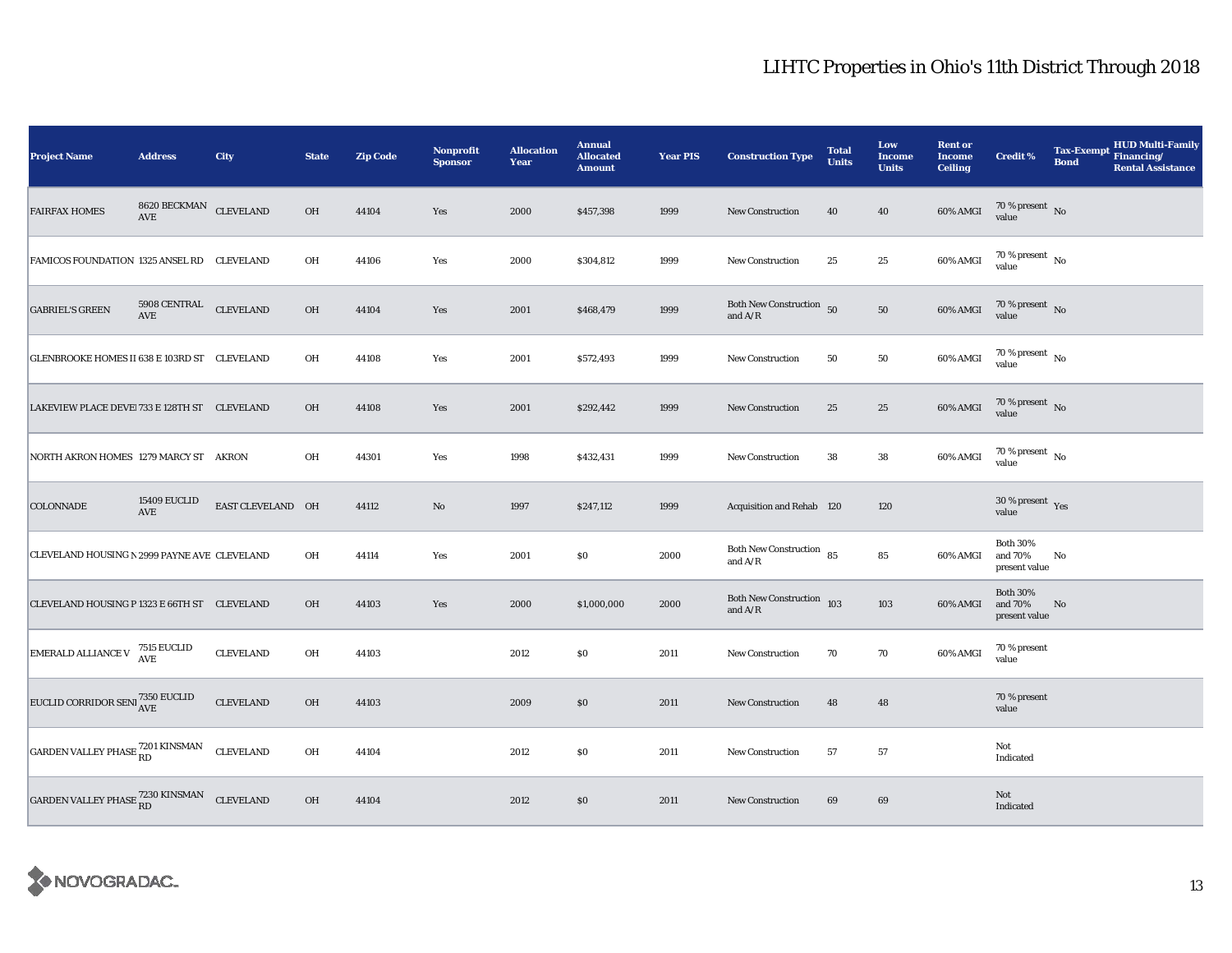| <b>Project Name</b>                                                                                                                               | <b>Address</b> | City             | <b>State</b> | <b>Zip Code</b> | Nonprofit<br><b>Sponsor</b> | <b>Allocation</b><br>Year | <b>Annual</b><br><b>Allocated</b><br><b>Amount</b> | <b>Year PIS</b>      | <b>Construction Type</b>  | <b>Total</b><br><b>Units</b> | Low<br>Income<br><b>Units</b> | <b>Rent or</b><br><b>Income</b><br><b>Ceiling</b> | Credit %                                    | <b>Tax-Exempt</b><br><b>Bond</b> | HUD Multi-Family<br>Financing/<br><b>Rental Assistance</b> |
|---------------------------------------------------------------------------------------------------------------------------------------------------|----------------|------------------|--------------|-----------------|-----------------------------|---------------------------|----------------------------------------------------|----------------------|---------------------------|------------------------------|-------------------------------|---------------------------------------------------|---------------------------------------------|----------------------------------|------------------------------------------------------------|
| $\boxed{\text{INDEPENDENCE PLACE} \begin{tabular}{l} 4019 \text{ PROSPECT} \\ AVE \end{tabular} \begin{tabular}{l} \bf CLEVELAND \end{tabular} }$ |                |                  | OH           | 44103           | Yes                         | 2012                      | $\$0$                                              | 2011                 | Acquisition and Rehab 22  |                              | 22                            | 60% AMGI                                          | 70 % present<br>value                       |                                  |                                                            |
| LIBRARY COURT SENIOF $_{\hbox{\footnotesize BLVD}}^{16301\,\hbox{\footnotesize CHAGRIN}}$ SHAKER HEIGHTS OH                                       |                |                  |              | 44120           |                             | 2012                      | $\$0$                                              | 2011                 | <b>New Construction</b>   | 44                           | 44                            | 60% AMGI                                          | 70 % present<br>value                       |                                  |                                                            |
| JAMES R WILLIAMS TOV CHANNELWOOD AKRON                                                                                                            | 285<br>CIR     |                  | OH           | 44307           | Yes                         | 2009                      | \$0                                                | Insufficient<br>Data | Acquisition and Rehab 148 |                              | 147                           | 60% AMGI                                          | <b>Both 30%</b><br>and 70%<br>present value |                                  |                                                            |
| BOULEVARD NEAL APTS 10119 DETROIT                                                                                                                 |                | <b>CLEVELAND</b> | OH           | 44102           |                             | Insufficient<br>Data      | $\$0$                                              | Insufficient<br>Data | Not Indicated             | 163                          | $\mathbf 0$                   |                                                   | Not<br>Indicated                            |                                  |                                                            |
| CLEVELAND GREEN HO! 2919 E 123RD ST CLEVELAND                                                                                                     |                |                  | OH           | 44120           |                             | Insufficient<br>Data      | $\$0$                                              | Insufficient<br>Data | Not Indicated             | 29                           | $\bf{0}$                      |                                                   | Not<br>Indicated                            |                                  |                                                            |
| CLEVELAND GREEN HOP $^{6706}_{\mbox{\scriptsize AVE}}$                                                                                            |                | <b>CLEVELAND</b> | OH           | 44105           |                             | Insufficient<br>Data      | $\$0$                                              | Insufficient<br>Data | Not Indicated             | $31\,$                       | $\mathbf 0$                   |                                                   | Not<br>Indicated                            |                                  |                                                            |
| DOAN CLASSROOM APTS 1350 E 105TH ST CLEVELAND                                                                                                     |                |                  | OH           | 44106           |                             | Insufficient<br>Data      | $\$0$                                              | Insufficient<br>Data | Not Indicated             | 44                           | $\bf{0}$                      |                                                   | Not<br>Indicated                            |                                  |                                                            |
| EAST SIDE NEIGHBORH(7613 COLFAX RD CLEVELAND                                                                                                      |                |                  | OH           | 44104           |                             | Insufficient<br>Data      | $\$0$                                              | Insufficient<br>Data | Not Indicated             | 85                           | $\mathbf 0$                   |                                                   | Not<br>Indicated                            |                                  |                                                            |
| <b>EMERALD ALLIANCE VI</b> $_{RD}^{11529}$ BUCKEYE CLEVELAND                                                                                      |                |                  | OH           | 44104           |                             | 2011                      | $\$0$                                              | Insufficient<br>Data | Not Indicated             | 65                           | $\mathbf 0$                   |                                                   | Not<br>Indicated                            |                                  |                                                            |
| EUCLID-LEE ELDERLY 4345 LEE RD                                                                                                                    |                | <b>CLEVELAND</b> | OH           | 44128           |                             | Insufficient<br>Data      | $\$0$                                              | Insufficient<br>Data | Not Indicated             | 79                           | $\mathbf 0$                   |                                                   | Not<br>Indicated                            |                                  |                                                            |
| HELEN S BROWN TOWEI 1821 NOBLE RD EAST CLEVELAND OH                                                                                               |                |                  |              | 44112           |                             | Insufficient<br>Data      | $\$0$                                              | Insufficient<br>Data | Not Indicated             | 64                           | $\bf{0}$                      |                                                   | Not<br>Indicated                            |                                  |                                                            |
| HERITAGE VIEW HOMES 2972 E 75TH ST CLEVELAND                                                                                                      |                |                  | OH           | 44104           |                             | Insufficient<br>Data      | $\$0$                                              | Insufficient<br>Data | Not Indicated             | 56                           | $\mathbf 0$                   |                                                   | Not<br>Indicated                            |                                  |                                                            |
| HERITAGE VIEW HOMES 7203 BELL AVE CLEVELAND                                                                                                       |                |                  | OH           | 44104           |                             | Insufficient<br>Data      | $\$0$                                              | Insufficient<br>Data | Not Indicated             | 69                           | $\bf{0}$                      |                                                   | Not<br>Indicated                            |                                  |                                                            |

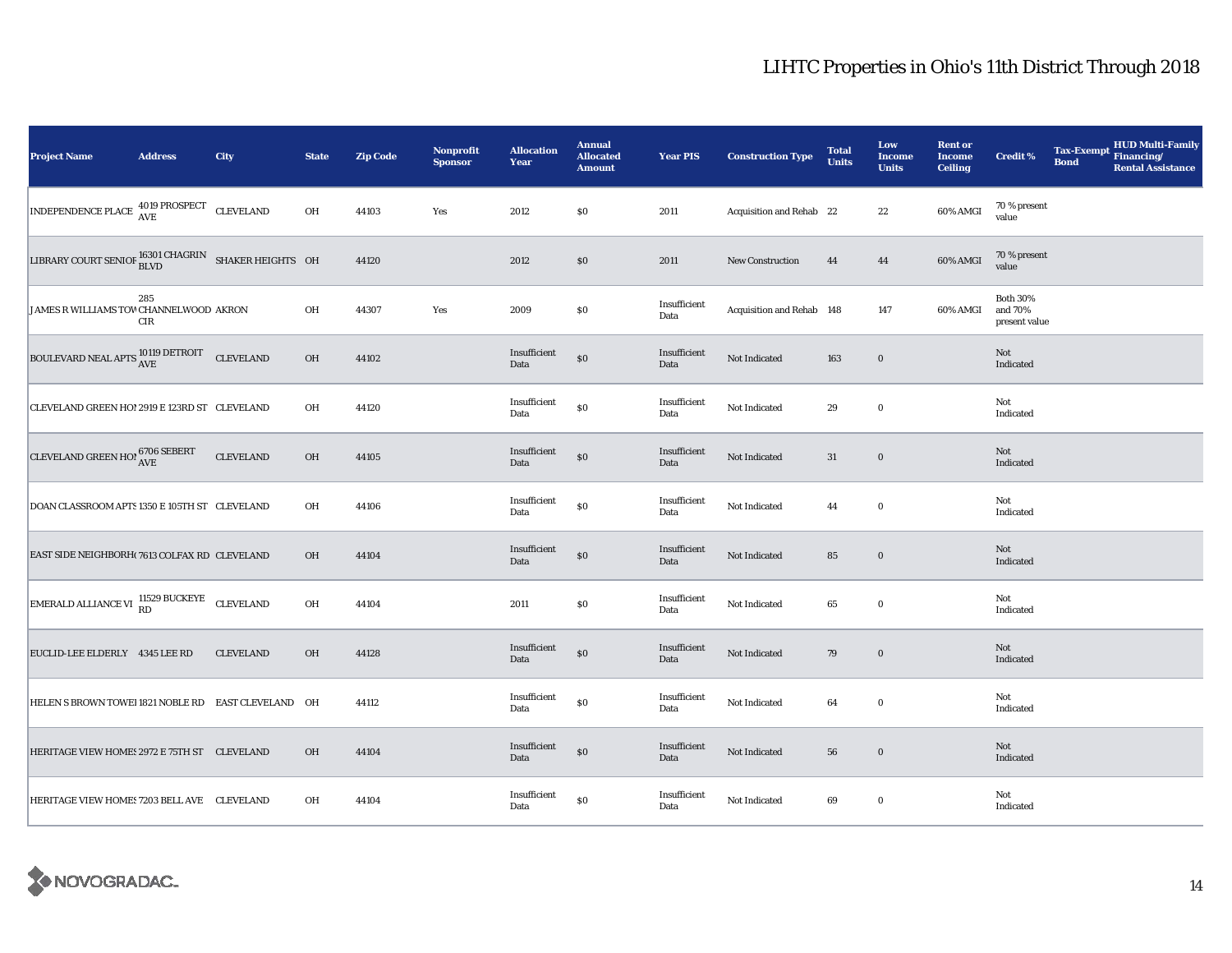| <b>Project Name</b>                                          | <b>Address</b>               | City             | <b>State</b> | <b>Zip Code</b> | <b>Nonprofit</b><br><b>Sponsor</b> | <b>Allocation</b><br>Year | <b>Annual</b><br><b>Allocated</b><br><b>Amount</b> | <b>Year PIS</b>      | <b>Construction Type</b>  | <b>Total</b><br><b>Units</b> | Low<br>Income<br><b>Units</b> | <b>Rent or</b><br><b>Income</b><br><b>Ceiling</b> | <b>Credit %</b>                             | <b>Tax-Exempt</b><br><b>Bond</b> | HUD Multi-Family<br>Financing/<br><b>Rental Assistance</b> |
|--------------------------------------------------------------|------------------------------|------------------|--------------|-----------------|------------------------------------|---------------------------|----------------------------------------------------|----------------------|---------------------------|------------------------------|-------------------------------|---------------------------------------------------|---------------------------------------------|----------------------------------|------------------------------------------------------------|
| MAGNOLIA ON DETROIT $_{\rm AVE}^{8016\rm\,DETROIT}$          |                              | <b>CLEVELAND</b> | OH           | 44102           |                                    | 2012                      | \$0                                                | Insufficient<br>Data | Not Indicated             | 126                          | $\bf{0}$                      |                                                   | Not<br>Indicated                            |                                  |                                                            |
| MOON-MALLISON HOMI 685 MOON ST                               |                              | <b>AKRON</b>     | OH           | 44307           |                                    | 2011                      | $\$0$                                              | Insufficient<br>Data | Not Indicated             | 30                           | $\bf{0}$                      |                                                   | Not<br>Indicated                            |                                  |                                                            |
| MORNING STAR TOWER $\frac{10600}{\text{AVE}}$ CLEVELAND      |                              |                  | OH           | 44108           |                                    | 2012                      | \$0                                                | Insufficient<br>Data | Not Indicated             | 196                          | $\mathbf 0$                   |                                                   | Not<br>Indicated                            |                                  |                                                            |
| <b>ST AGNES</b>                                              | 10204 GRANGER GARFIELD<br>RD | <b>HEIGHTS</b>   | OH           | 44125           |                                    | Insufficient<br>Data      | $\$0$                                              | Insufficient<br>Data | Not Indicated             | 29                           | $\bf{0}$                      |                                                   | Not<br>Indicated                            |                                  |                                                            |
| TEMPLIN-BRADLEY CO I $^{5700\,}_{\rm AVE}$                   |                              | <b>CLEVELAND</b> | OH           | 44102           |                                    | 2013                      | \$0                                                | Insufficient<br>Data | Not Indicated             | $30\,$                       | $\mathbf 0$                   |                                                   | Not<br>Indicated                            |                                  |                                                            |
| THE VILLAGE AT NEW SI $_{\text{AVE}}^{1495}$ S HAWKINS AKRON |                              |                  | OH           | 44320           |                                    | Insufficient<br>Data      | $\$0$                                              | Insufficient<br>Data | Not Indicated             | 50                           | $\bf{0}$                      |                                                   | Not<br>Indicated                            |                                  |                                                            |
| AKRON SECTION 8 REHA 1021 SNYDER ST AKRON                    |                              |                  | OH           | 44307           | $\rm No$                           | 1987                      | $\$0$                                              | 1987                 | Acquisition and Rehab 11  |                              | $11\,$                        |                                                   | <b>Both 30%</b><br>and 70%<br>present value |                                  |                                                            |
| <b>CHN</b>                                                   | 663 E 102ND ST CLEVELAND     |                  | OH           | 44108           | Yes                                | 1987                      | $\$0$                                              | 1987                 | Acquisition and Rehab 40  |                              | 40                            |                                                   | <b>Both 30%</b><br>and 70%<br>present value |                                  |                                                            |
| <b>LONGWOOD APTS</b>                                         | 3510<br>LONGWOOD<br>AVE      | <b>CLEVELAND</b> | OH           | 44115           | No                                 | 1987                      | $\$0$                                              | 1987                 | Acquisition and Rehab 820 |                              | 820                           |                                                   | <b>Both 30%</b><br>and 70%<br>present value |                                  |                                                            |
| <b>OLYMPIA BUILDING</b>                                      | 3335 E 55TH ST CLEVELAND     |                  | OH           | 44127           | $\rm No$                           | 1987                      | $\$0$                                              | 1987                 | Acquisition and Rehab 20  |                              | 20                            |                                                   | 70 % present<br>value                       |                                  |                                                            |
| PANEK BUILDING                                               | 3150 E 49TH ST CLEVELAND     |                  | OH           | 44127           | $\rm No$                           | 1987                      | $\$0$                                              | 1987                 | Acquisition and Rehab 11  |                              | 11                            |                                                   | 70 % present<br>value                       |                                  |                                                            |
| <b>RAYMOND PROJECT</b>                                       | 1053 RAYMOND<br><b>ST</b>    | <b>AKRON</b>     | OH           | 44307           | Yes                                | 1987                      | $\$0$                                              | 1987                 | Acquisition and Rehab 2   |                              | $\boldsymbol{2}$              |                                                   | <b>Both 30%</b><br>and 70%<br>present value |                                  |                                                            |
| <b>SEWARD HOUSE</b>                                          | 1276 SEWARD<br>AVE           | <b>AKRON</b>     | OH           | 44320           | $\rm No$                           | 1987                      | $\$0$                                              | 1987                 | Acquisition and Rehab 1   |                              | 1                             |                                                   | 70 % present<br>value                       |                                  |                                                            |

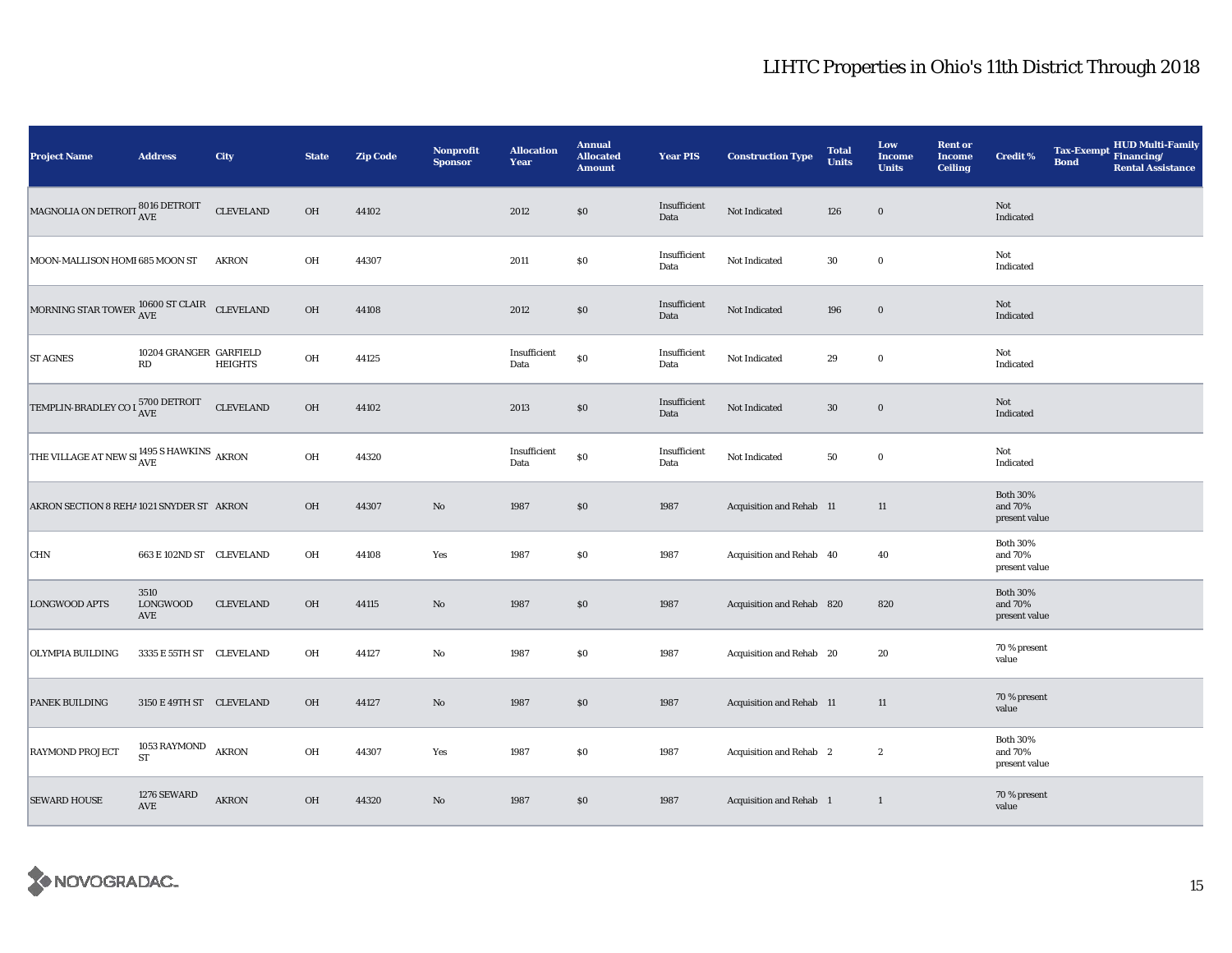| <b>Project Name</b>                       | <b>Address</b>                      | City              | <b>State</b> | <b>Zip Code</b> | <b>Nonprofit</b><br><b>Sponsor</b> | <b>Allocation</b><br>Year | <b>Annual</b><br><b>Allocated</b><br><b>Amount</b> | <b>Year PIS</b> | <b>Construction Type</b>       | <b>Total</b><br><b>Units</b> | Low<br><b>Income</b><br><b>Units</b> | <b>Rent or</b><br><b>Income</b><br><b>Ceiling</b> | <b>Credit %</b>                             | <b>Tax-Exempt</b><br><b>Bond</b> | <b>HUD Multi-Family</b><br>Financing/<br><b>Rental Assistance</b> |
|-------------------------------------------|-------------------------------------|-------------------|--------------|-----------------|------------------------------------|---------------------------|----------------------------------------------------|-----------------|--------------------------------|------------------------------|--------------------------------------|---------------------------------------------------|---------------------------------------------|----------------------------------|-------------------------------------------------------------------|
| <b>SUN VALLEY APTS</b>                    | 33 W LONG ST                        | <b>AKRON</b>      | OH           | 44301           | $\rm No$                           | 1987                      | \$0                                                | 1987            | Acquisition and Rehab 2        |                              | $\boldsymbol{2}$                     |                                                   | <b>Both 30%</b><br>and 70%<br>present value |                                  |                                                                   |
| <b>SWARTZ APTS</b>                        | 124 S MAPLE ST AKRON                |                   | OH           | 44302           | $\rm No$                           | 1987                      | \$0                                                | 1987            | <b>Acquisition and Rehab</b> 2 |                              | $\boldsymbol{2}$                     |                                                   | <b>Both 30%</b><br>and 70%<br>present value |                                  |                                                                   |
| <b>ALHAMBRA</b>                           | <b>8604 WADE</b><br><b>PARK AVE</b> | <b>CLEVELAND</b>  | OH           | 44106           | $\rm No$                           | 1988                      | \$0                                                | 1988            | Acquisition and Rehab 58       |                              | 58                                   |                                                   | 30 % present<br>value                       |                                  |                                                                   |
| ANDERS, FITZPATRICK 8 984 FIFTH AVE AKRON |                                     |                   | <b>OH</b>    | 44306           | $\mathbf{No}$                      | 1988                      | \$0                                                | 1988            | Acquisition and Rehab 2        |                              | $\boldsymbol{2}$                     |                                                   | 70 % present<br>value                       |                                  |                                                                   |
| <b>BECK AVENUE</b>                        | <b>59 BECK AVE</b>                  | <b>AKRON</b>      | OH           | 44302           | No                                 | 1988                      | \$0                                                | 1988            | Acquisition and Rehab 3        |                              | 3                                    |                                                   | 70 % present<br>value                       |                                  |                                                                   |
| <b>BELMORE APTS</b>                       | 1851 BELMORE<br>RD                  | EAST CLEVELAND OH |              | 44112           | $\rm No$                           | 1988                      | \$0                                                | 1988            | Acquisition and Rehab 22       |                              | 22                                   |                                                   | <b>Both 30%</b><br>and 70%<br>present value |                                  |                                                                   |
| <b>CHNV</b>                               | 3759 E 116TH ST CLEVELAND           |                   | OH           | 44105           | Yes                                | 1988                      | \$0                                                | 1988            | Acquisition and Rehab 3        |                              | 3                                    |                                                   | 70 % present<br>value                       |                                  |                                                                   |
| <b>CHNV</b>                               | 4918 MEAD AVE CLEVELAND             |                   | OH           | 44127           | Yes                                | 1988                      | $\$0$                                              | 1988            | Acquisition and Rehab 77       |                              | 77                                   |                                                   | <b>Both 30%</b><br>and 70%<br>present value |                                  |                                                                   |
| <b>EAST CROWN APTS</b>                    | 471 GRANT ST                        | AKRON             | OH           | 44311           | No                                 | 1988                      | \$0                                                | 1988            | Acquisition and Rehab 108      |                              | 108                                  |                                                   | 30 % present<br>value                       |                                  |                                                                   |
| <b>EDISON APTS</b>                        | 1180 EDISON<br>AVE                  | <b>AKRON</b>      | <b>OH</b>    | 44301           | $\rm No$                           | 1988                      | \$0                                                | 1988            | Acquisition and Rehab 1        |                              | $\mathbf{1}$                         |                                                   | 70 % present<br>value                       |                                  |                                                                   |
| ETHEL-FOREST #1                           | 12515 FOREST<br><b>AVE</b>          | <b>CLEVELAND</b>  | OH           | 44120           | $\rm No$                           | 1988                      | \$0                                                | 1988            | Acquisition and Rehab 2        |                              | $\boldsymbol{2}$                     |                                                   | 70 % present<br>value                       |                                  |                                                                   |
| <b>FERNWOOD</b>                           | 342 FERNWOOD<br>DR                  | <b>AKRON</b>      | OH           | 44320           | $\mathbf{N}\mathbf{o}$             | 1988                      | \$0                                                | 1988            | Acquisition and Rehab 1        |                              | $\mathbf{1}$                         |                                                   | 70 % present<br>value                       |                                  |                                                                   |
| MILDRED                                   | 73 W MILDRED<br>AVE                 | <b>AKRON</b>      | OH           | 44310           | No                                 | 1988                      | \$0                                                | 1988            | Acquisition and Rehab 1        |                              | 1                                    |                                                   | 70 % present<br>value                       |                                  |                                                                   |

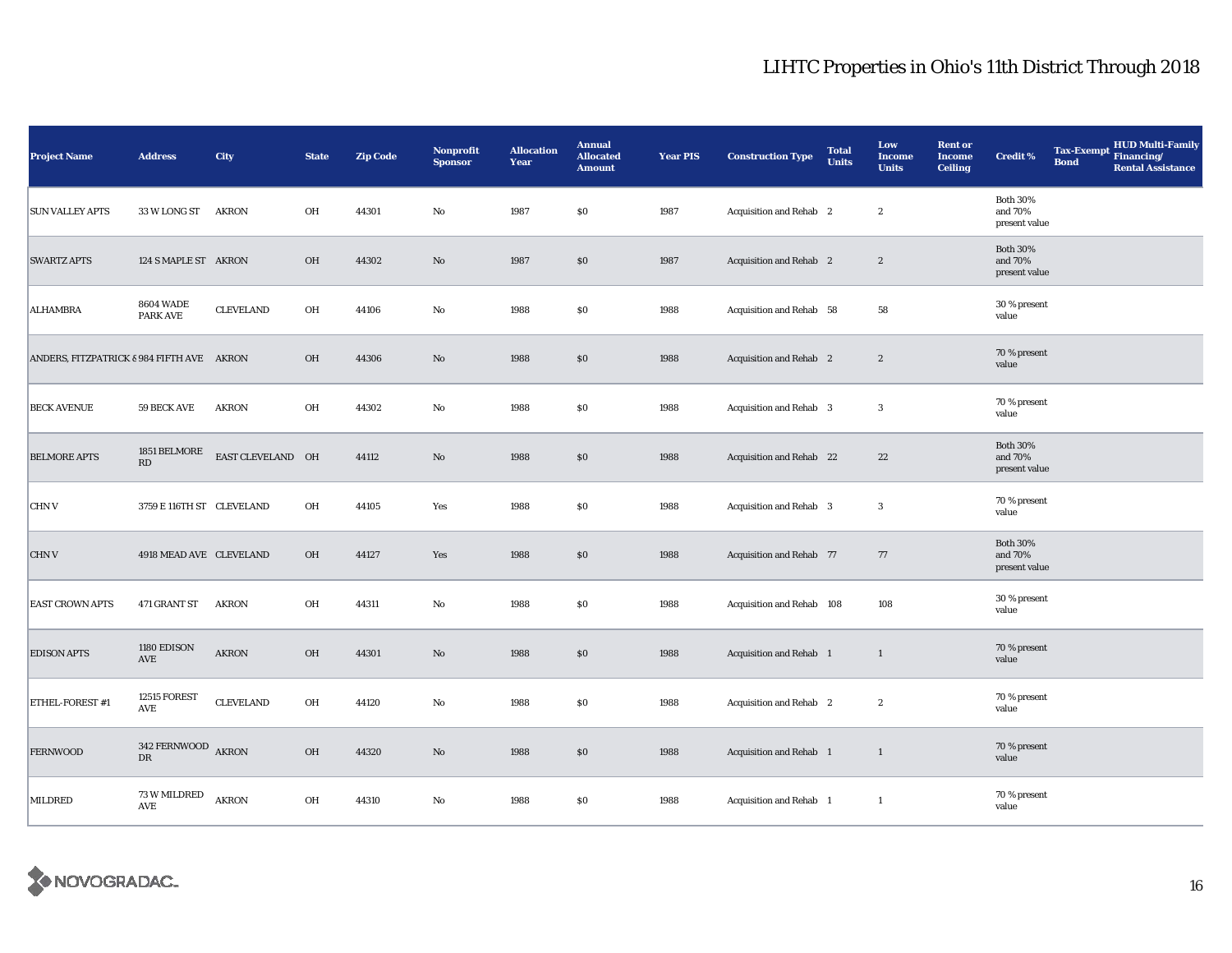| <b>Project Name</b>                                     | <b>Address</b>                         | City             | <b>State</b> | <b>Zip Code</b> | <b>Nonprofit</b><br><b>Sponsor</b> | <b>Allocation</b><br>Year | <b>Annual</b><br><b>Allocated</b><br><b>Amount</b> | <b>Year PIS</b> | <b>Construction Type</b> | <b>Total</b><br><b>Units</b> | Low<br><b>Income</b><br><b>Units</b> | <b>Rent or</b><br><b>Income</b><br><b>Ceiling</b> | <b>Credit %</b>                             | <b>Tax-Exempt</b><br><b>Bond</b> | <b>HUD Multi-Family</b><br>Financing/<br><b>Rental Assistance</b> |
|---------------------------------------------------------|----------------------------------------|------------------|--------------|-----------------|------------------------------------|---------------------------|----------------------------------------------------|-----------------|--------------------------|------------------------------|--------------------------------------|---------------------------------------------------|---------------------------------------------|----------------------------------|-------------------------------------------------------------------|
| NELSON WEST 47TH STR 1818 W 47TH ST CLEVELAND           |                                        |                  | OH           | 44102           | $\mathbf{N}\mathbf{o}$             | 1988                      | $\$0$                                              | 1988            | New Construction         | <sup>1</sup>                 | $\mathbf{1}$                         |                                                   | 70 % present<br>value                       |                                  |                                                                   |
| ST LUKE'S HOSPITAL AP 11311 SHAKER                      |                                        | <b>CLEVELAND</b> | OH           | 44104           |                                    | 2012                      | $\$0$                                              | 2011            | Acquisition and Rehab 72 |                              | 72                                   | 60% AMGI                                          | 70 % present<br>value                       |                                  |                                                                   |
| <b>EDGEWOOD VILLAGE IV 491 VERNON</b>                   |                                        | <b>AKRON</b>     | OH           | 44307           | Yes                                | 2011                      | \$0                                                | 2012            | <b>New Construction</b>  | 48                           | 48                                   | 60% AMGI                                          | <b>Both 30%</b><br>and 70%<br>present value |                                  |                                                                   |
| CLEVELAND NSP HOME: 2819 E 124TH ST CLEVELAND           |                                        |                  | OH           | 44120           |                                    | 2013                      | $\$0$                                              | 2012            | Not Indicated            | 41                           | 41                                   | 60% AMGI                                          | Not<br>Indicated                            | Yes                              |                                                                   |
| EDGEWOOD VILLAGE SC $_{\rm ST}^{840\rm~RAYMOND}$        |                                        | <b>AKRON</b>     | OH           | 44307           |                                    | 2013                      | \$0                                                | 2012            | <b>New Construction</b>  | 50                           | 50                                   | 60% AMGI                                          | <b>Both 30%</b><br>and 70%<br>present value |                                  |                                                                   |
| <b>EDGEWOOD VILLAGE V</b>                               | 491 VERNON<br>ODOM BLVD                | AKRON            | OH           | 44307           | Yes                                | 2011                      | \$0                                                | 2012            | <b>New Construction</b>  | 48                           | 48                                   | 60% AMGI                                          | <b>Both 30%</b><br>and 70%<br>present value |                                  |                                                                   |
| <b>GREATER ABYSSINIA</b>                                | 10401 SUPERIOR CLEVELAND<br><b>AVE</b> |                  | OH           | 44106           |                                    | 2013                      | $\$0$                                              | 2012            | Not Indicated            | 69                           | 69                                   | 60% AMGI                                          | Not<br>Indicated                            |                                  |                                                                   |
| ST JOHN'S VILLAGE WES 3742 STANLEY                      |                                        | <b>CLEVELAND</b> | OH           | 44115           |                                    | 2013                      | $\$0$                                              | 2012            | <b>New Construction</b>  | 40                           | 40                                   | 60% AMGI                                          | <b>Both 30%</b><br>and 70%<br>present value |                                  |                                                                   |
| <b>MILES POINTE</b>                                     | <b>11806 MILES</b><br>AVE              | <b>CLEVELAND</b> | OH           | 44105           | Yes                                | 2011                      | \$0                                                | 2013            | <b>New Construction</b>  | 43                           | 43                                   | 60% AMGI                                          | 30 % present<br>value                       |                                  |                                                                   |
| MOTHER TERESA COMM 25031 BEDFORD<br>COLUMBUS RD HEIGHTS |                                        | <b>BEDFORD</b>   | OH           | 44146           |                                    | 2013                      | $\$0$                                              | 2013            | <b>New Construction</b>  | 44                           | 44                                   |                                                   | Not<br>Indicated                            | Yes                              |                                                                   |
| <b>NEW CIRCLE VISTAS</b>                                | 1725 E 115TH ST CLEVELAND              |                  | OH           | 44106           | Yes                                | 2010                      | \$0                                                | 2013            | New Construction         | 36                           | 35                                   | 60% AMGI                                          | <b>Both 30%</b><br>and 70%<br>present value |                                  |                                                                   |
| REGENCY SQUARE APTS 1556 ANSEL RD CLEVELAND             |                                        |                  | OH           | 44106           |                                    | 2012                      | \$0                                                | 2013            | Acquisition and Rehab 66 |                              | 66                                   |                                                   | Not<br>Indicated                            | Yes                              |                                                                   |
| ST LUKE'S HOSPITAL AP 11311 SHAKER                      | <b>BLVD</b>                            | <b>CLEVELAND</b> | OH           | 44104           | $\mathbf{N}\mathbf{o}$             | 2011                      | \$0                                                | 2013            | Acquisition and Rehab 65 |                              | 65                                   | 60% AMGI                                          | <b>Both 30%</b><br>and 70%<br>present value |                                  |                                                                   |

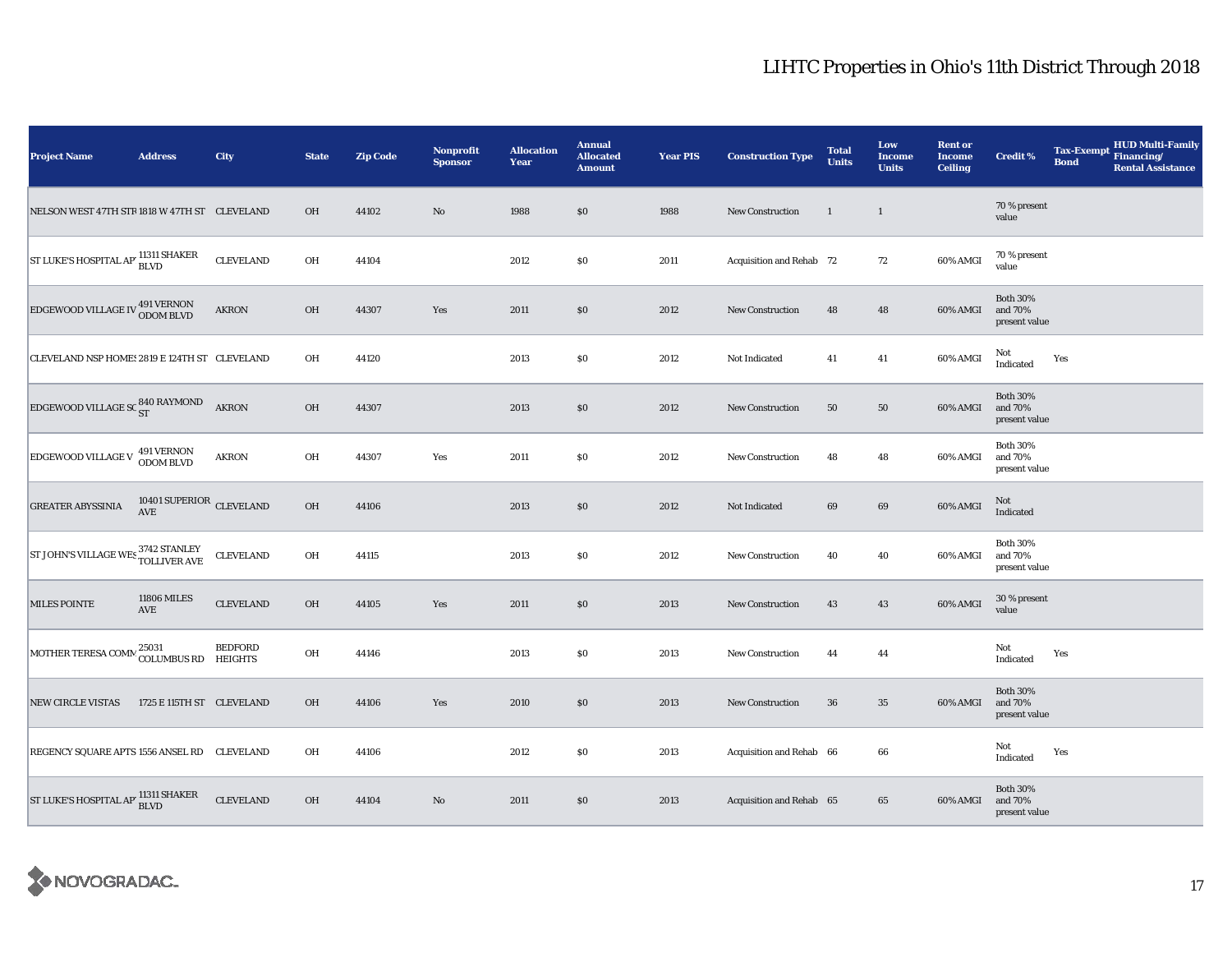| <b>Project Name</b>                 | <b>Address</b>                             | City             | <b>State</b> | <b>Zip Code</b> | <b>Nonprofit</b><br><b>Sponsor</b> | <b>Allocation</b><br>Year | <b>Annual</b><br><b>Allocated</b><br><b>Amount</b> | <b>Year PIS</b> | <b>Construction Type</b>  | <b>Total</b><br><b>Units</b> | Low<br><b>Income</b><br><b>Units</b> | <b>Rent or</b><br><b>Income</b><br><b>Ceiling</b> | <b>Credit %</b>                             | <b>Tax-Exempt</b><br><b>Bond</b> | <b>HUD Multi-Family</b><br>Financing/<br><b>Rental Assistance</b> |
|-------------------------------------|--------------------------------------------|------------------|--------------|-----------------|------------------------------------|---------------------------|----------------------------------------------------|-----------------|---------------------------|------------------------------|--------------------------------------|---------------------------------------------------|---------------------------------------------|----------------------------------|-------------------------------------------------------------------|
| UNIVERSITY TOWER AP! 1575 E BLVD    |                                            | <b>CLEVELAND</b> | OH           | 44106           | Yes                                | 2010                      | \$0                                                | 2013            | Not Indicated             | 113                          | 113                                  | 60% AMGI                                          | <b>Both 30%</b><br>and 70%<br>present value |                                  |                                                                   |
| FAIRFAX INTERGENERA 8113 CENTRAL    |                                            | <b>CLEVELAND</b> | $OH$         | 44104           |                                    | 2012                      | \$484,305                                          | 2014            | <b>New Construction</b>   | 40                           | $\mathbf 0$                          |                                                   | 30 % present $\overline{N_0}$<br>value      |                                  | Yes                                                               |
| KINGSBURY TOWER APT 8615 HOUGH      |                                            | <b>CLEVELAND</b> | OH           | 44106           |                                    | 2012                      | \$417,265                                          | 2014            | Acquisition and Rehab 129 |                              | $\mathbf 0$                          |                                                   | $30$ % present $\,$ No $\,$<br>value        |                                  | Yes                                                               |
| MAPLE PARK PLACE                    | <b>16000 MAPLE</b><br><b>PARK DR</b>       | MAPLE HEIGHTS OH |              | 44137           |                                    | 2013                      | \$270,158                                          | 2014            | New Construction          | 48                           | $\bf{0}$                             |                                                   | $30$ % present $\,$ No $\,$<br>value        |                                  | Yes                                                               |
| ROBINSON HOMES EAST 1431 HART ST    |                                            | <b>AKRON</b>     | OH           | 44306           |                                    | 2012                      | \$646,975                                          | 2014            | <b>New Construction</b>   | 24                           | $\bf{0}$                             |                                                   | 70 % present $\hbox{~No}$<br>value          |                                  | Yes                                                               |
| NEW COMMUNITY PLAC WOODLAND         | 7820<br><b>AVENUE</b>                      | <b>CLEVELAND</b> | OH           | 44104-3069      |                                    | 2012                      | \$1,041,472                                        | 2015            | Acquisition and Rehab 147 |                              | 147                                  |                                                   | <b>Both 30%</b><br>and 70%<br>present value | $\mathbf{No}$                    | No                                                                |
| NOTRE DAME APARTME 1325 ANSEL       |                                            | <b>CLEVELAND</b> | OH           | 44106-1079      |                                    | 2013                      | \$599,054                                          | 2015            | Acquisition and Rehab 73  |                              | 73                                   |                                                   | <b>Both 30%</b><br>and 70%<br>present value | No                               | No                                                                |
| TEMPLIN-BRADLEY CO. 15700 DETROIT   |                                            | <b>CLEVELAND</b> | $OH$         | 44102-3042      |                                    | 2013                      | \$252,329                                          | 2015            | <b>New Construction</b>   | 15                           | 30                                   |                                                   | <b>Both 30%</b><br>and 70%<br>present value | No                               | Yes                                                               |
| A PLACE FOR US HOUSIN 11610 MADISON |                                            | CLEVELAND        | OH           | 44102           |                                    | 2014                      | \$809,509                                          | 2016            | New Construction          | 55                           | 55                                   |                                                   | <b>Both 30%</b><br>and 70%<br>present value | No                               | Yes                                                               |
| CEDAR REDEVELOPMEN 2390 E 30TH      |                                            | <b>CLEVELAND</b> | OH           | 44115-3102      |                                    | 2014                      | \$543,555                                          | 2016            | <b>New Construction</b>   | 30                           | 50                                   |                                                   | <b>Both 30%</b><br>and 70%<br>present value | $\mathbf{No}$                    | Yes                                                               |
| EMERALD ALLIANCE VII 8301 DETROIT   |                                            | <b>CLEVELAND</b> | OH           | 44102-1805      |                                    | 2013                      | \$1,010,000                                        | 2016            | New Construction          | 66                           | 66                                   |                                                   | <b>Both 30%</b><br>and 70%<br>present value | No                               | Yes                                                               |
| <b>SHAKER COLONY APTS</b>           | 10502 SHAKER<br><b>BLVD</b>                | <b>CLEVELAND</b> | $OH$         | 44104           | $\rm No$                           | 1988                      | $\$0$                                              | 1988            | Acquisition and Rehab 39  |                              | 39                                   |                                                   | <b>Both 30%</b><br>and 70%<br>present value |                                  |                                                                   |
| <b>SPRING MEADOWS</b>               | 1326 THURSTON $\,$ AKRON $\,$<br><b>ST</b> |                  | OH           | 44320           | $\rm No$                           | 1988                      | \$0                                                | 1988            | Acquisition and Rehab 8   |                              | 8                                    |                                                   | 70 % present<br>value                       |                                  |                                                                   |

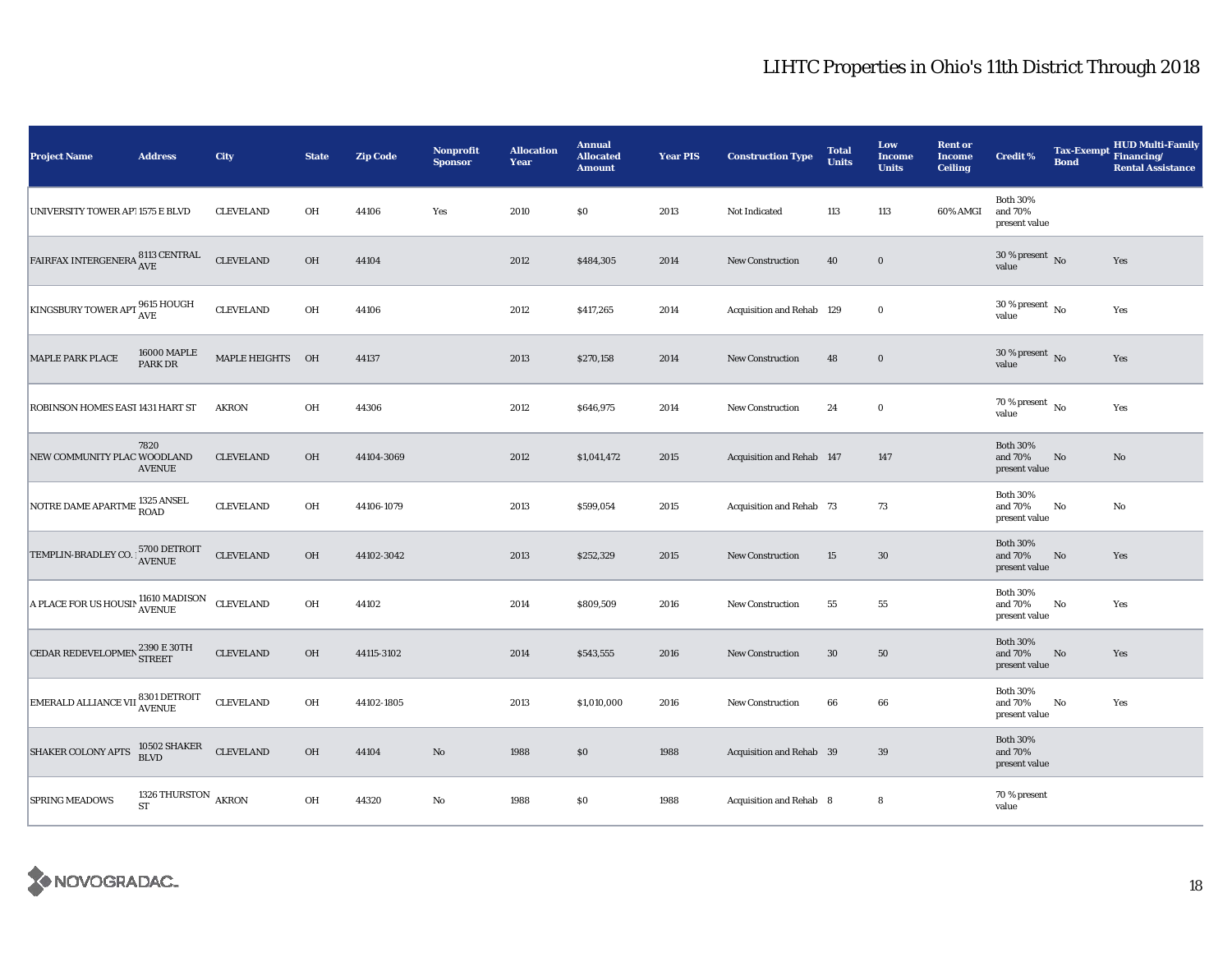| <b>Project Name</b>                            | <b>Address</b>             | City              | <b>State</b> | <b>Zip Code</b> | <b>Nonprofit</b><br><b>Sponsor</b> | <b>Allocation</b><br>Year | <b>Annual</b><br><b>Allocated</b><br><b>Amount</b> | <b>Year PIS</b> | <b>Construction Type</b>       | <b>Total</b><br><b>Units</b> | Low<br><b>Income</b><br><b>Units</b> | <b>Rent or</b><br><b>Income</b><br><b>Ceiling</b> | <b>Credit %</b>                             | <b>Tax-Exempt</b><br><b>Bond</b> | <b>HUD Multi-Family</b><br>Financing/<br><b>Rental Assistance</b> |
|------------------------------------------------|----------------------------|-------------------|--------------|-----------------|------------------------------------|---------------------------|----------------------------------------------------|-----------------|--------------------------------|------------------------------|--------------------------------------|---------------------------------------------------|---------------------------------------------|----------------------------------|-------------------------------------------------------------------|
| TEMAR PROPERTIES I                             | <b>13410 SECOND</b><br>AVE | EAST CLEVELAND OH |              | 44112           | $\rm No$                           | 1988                      | \$0                                                | 1988            | Acquisition and Rehab 21       |                              | 21                                   |                                                   | 70 % present<br>value                       |                                  |                                                                   |
| TEMAR PROPERTIES II 803 EDDY RD                |                            | <b>CLEVELAND</b>  | OH           | 44108           | $\mathbf{No}$                      | 1988                      | \$0                                                | 1988            | Acquisition and Rehab 15       |                              | 15                                   |                                                   | 70 % present<br>value                       |                                  |                                                                   |
| TIGIE                                          | 4153 E 123RD ST CLEVELAND  |                   | <b>OH</b>    | 44105           | No                                 | 1988                      | \$0                                                | 1988            | <b>Acquisition and Rehab</b> 2 |                              | $\boldsymbol{2}$                     |                                                   | <b>Both 30%</b><br>and 70%<br>present value |                                  |                                                                   |
| <b>WHITNEY RENTAL</b>                          | <b>492 WHITNEY</b><br>AVE  | <b>AKRON</b>      | OH           | 44306           | No                                 | 1988                      | \$0                                                | 1988            | Acquisition and Rehab 2        |                              | $\boldsymbol{2}$                     |                                                   | <b>Both 30%</b><br>and 70%<br>present value |                                  |                                                                   |
| <b>WYMORE</b>                                  | 1755 WYMORE<br>AVE         | EAST CLEVELAND OH |              | 44112           | $\mathbf{N}\mathbf{o}$             | 1988                      | \$0                                                | 1988            | Acquisition and Rehab 19       |                              | 19                                   |                                                   | 30 % present<br>value                       |                                  |                                                                   |
| <b>BISHOP</b>                                  | 1809 FULTON<br>RD          | <b>CLEVELAND</b>  | OH           | 44113           | $\rm No$                           | 1989                      | \$0                                                | 1989            | Acquisition and Rehab 6        |                              | $6\phantom{.0}$                      |                                                   | 30 % present $\,$ No $\,$<br>value          |                                  |                                                                   |
| CHN VI                                         | 1261 NORWOOD<br>RD         | <b>CLEVELAND</b>  | OH           | 44103           | Yes                                | 1989                      | \$0                                                | 1989            | <b>Acquisition and Rehab</b> 2 |                              | $\sqrt{2}$                           |                                                   | 70 % present $\hbox{~No}$<br>value          |                                  |                                                                   |
| CLEVELAND MULTIFAM 1788 W 45TH ST CLEVELAND    |                            |                   | OH           | 44102           | Yes                                | 1988                      | \$0                                                | 1989            | Acquisition and Rehab 31       |                              | 31                                   |                                                   | Not<br>Indicated                            |                                  |                                                                   |
| CLEVELAND MULTIFAM 3565 E 59TH ST CLEVELAND    |                            |                   | OH           | 44105           | Yes                                | 1989                      | \$0                                                | 1989            | Acquisition and Rehab 41       |                              | 41                                   |                                                   | 70 % present $\overline{N_0}$<br>value      |                                  |                                                                   |
| <b>CONCEPT APTS II</b>                         | <b>4307 LEE RD</b>         | <b>CLEVELAND</b>  | OH           | 44128           | No                                 | 1989                      | \$0                                                | 1989            | New Construction               | 24                           | 24                                   |                                                   | 70 % present $\hbox{~No}$<br>value          |                                  |                                                                   |
| <b>CORNERSTONE I</b>                           | 1789 E 90TH ST CLEVELAND   |                   | OH           | 44106           | Yes                                | 1989                      | $\$0$                                              | 1989            | Acquisition and Rehab 30       |                              | $30\,$                               |                                                   | <b>Both 30%</b><br>and 70%<br>present value | No                               |                                                                   |
| <b>CROSIER</b>                                 | 366 E CROSIER<br>ST        | <b>AKRON</b>      | OH           | 44311           | No                                 | 1989                      | \$0                                                | 1989            | Acquisition and Rehab 1        |                              | $\mathbf{1}$                         |                                                   | <b>Both 30%</b><br>and 70%<br>present value | No                               |                                                                   |
| DYNES VILLAGE PROJEC 4289 E 167TH ST CLEVELAND |                            |                   | OH           | 44128           | No                                 | 1988                      | \$0                                                | 1989            | <b>New Construction</b>        | 42                           | 42                                   |                                                   | Not<br>Indicated                            |                                  |                                                                   |

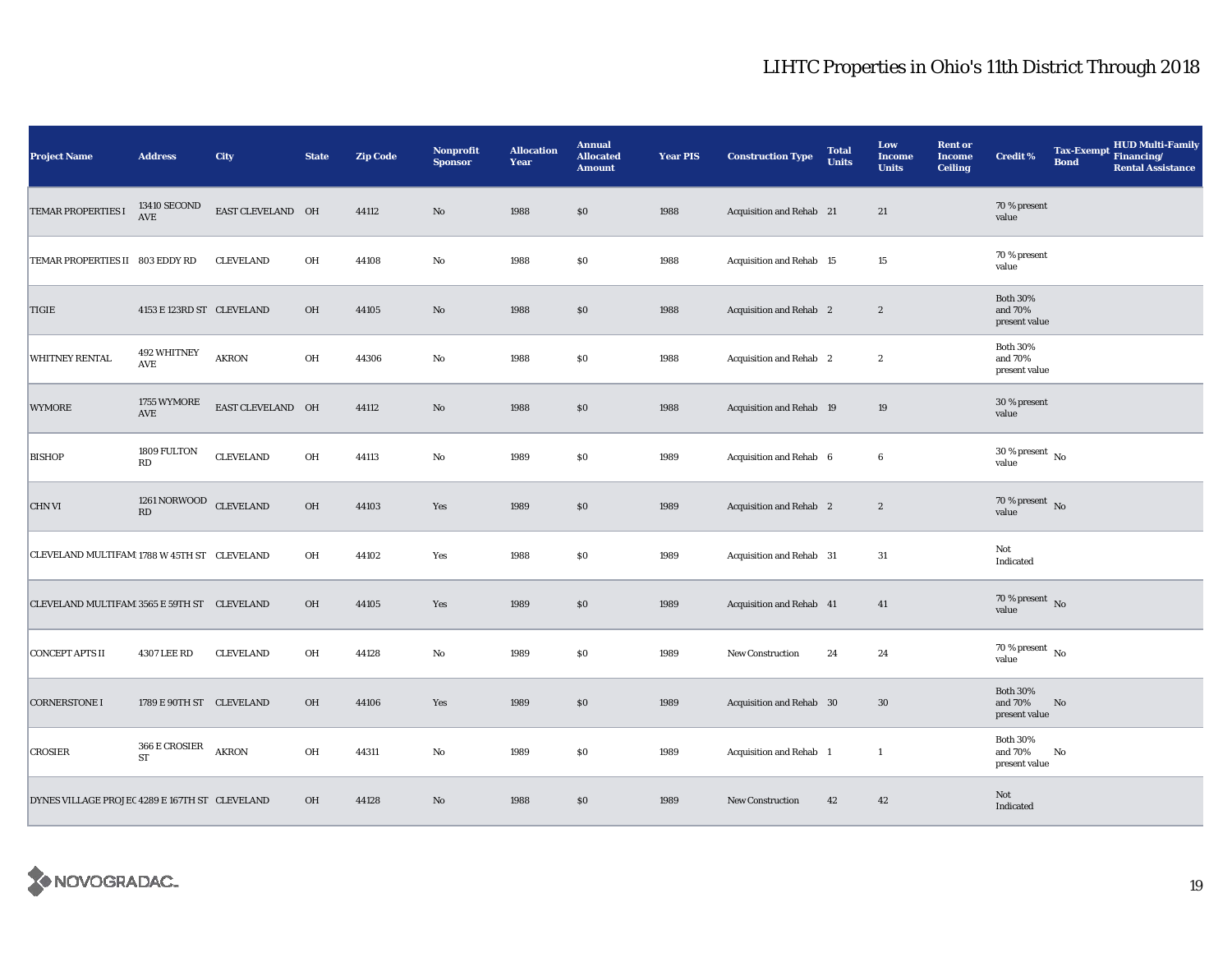| <b>Project Name</b>                                       | <b>Address</b>                                              | City             | <b>State</b> | <b>Zip Code</b> | <b>Nonprofit</b><br><b>Sponsor</b> | <b>Allocation</b><br>Year | <b>Annual</b><br><b>Allocated</b><br><b>Amount</b> | <b>Year PIS</b> | <b>Construction Type</b>  | <b>Total</b><br><b>Units</b> | Low<br><b>Income</b><br><b>Units</b> | <b>Rent or</b><br><b>Income</b><br><b>Ceiling</b> | <b>Credit %</b>                             | <b>Tax-Exempt</b><br><b>Bond</b> | HUD Multi-Family<br>Financing/<br><b>Rental Assistance</b> |
|-----------------------------------------------------------|-------------------------------------------------------------|------------------|--------------|-----------------|------------------------------------|---------------------------|----------------------------------------------------|-----------------|---------------------------|------------------------------|--------------------------------------|---------------------------------------------------|---------------------------------------------|----------------------------------|------------------------------------------------------------|
| <b>MANNERING APTS</b>                                     | 16908 EUCLID<br>AVE                                         | <b>CLEVELAND</b> | OH           | 44112           | $\rm No$                           | 1989                      | \$0                                                | 1989            | Acquisition and Rehab 26  |                              | 26                                   |                                                   | 70 % present $\hbox{~No}$<br>value          |                                  |                                                            |
| <b>MUSICIANS TOWERS</b>                                   | 2727<br>LANCASHIRE RD HEIGHTS                               | <b>CLEVELAND</b> | OH           | 44106           | $\rm No$                           | 1989                      | \$0                                                | 1989            | Acquisition and Rehab 240 |                              | 240                                  |                                                   | <b>Both 30%</b><br>and 70%<br>present value | No                               |                                                            |
| OHIO PROPERTY MGMT 255 CROSBY ST AKRON                    |                                                             |                  | OH           | 44303           | No                                 | 1989                      | $\$0$                                              | 1989            | Acquisition and Rehab 5   |                              | $5\phantom{.0}$                      |                                                   | 70 % present $\hbox{~No}$<br>value          |                                  |                                                            |
| <b>OTHELLO PROPERTY</b>                                   | 562 E 140TH ST CLEVELAND                                    |                  | <b>OH</b>    | 44110           | $\rm No$                           | 1989                      | \$0                                                | 1989            | Acquisition and Rehab 6   |                              | $\boldsymbol{6}$                     |                                                   | 70 % present $\hbox{~No}$<br>value          |                                  |                                                            |
| VALLEYFIELD WEST APT $_{\rm RD}^{19655}$ ROCKSIDE BEDFORD |                                                             |                  | OH           | 44146           | No                                 | 1989                      | \$0                                                | 1989            | <b>New Construction</b>   | 74                           | 74                                   |                                                   | 70 % present $\hbox{~No}$<br>value          |                                  |                                                            |
| <b>WADE PARK</b>                                          | <b>8604 WADE</b><br>PARK AVE                                | <b>CLEVELAND</b> | OH           | 44106           | $\rm No$                           | 1989                      | \$0                                                | 1989            | Acquisition and Rehab 58  |                              | 58                                   |                                                   | 70 % present $\bar{N}$<br>value             |                                  |                                                            |
| <b>CARPENTER STREET</b>                                   | 632 CARPENTER AKRON<br><b>ST</b>                            |                  | OH           | 44310           | No                                 | 1990                      | \$0                                                | 1990            | Acquisition and Rehab 1   |                              | $\mathbf{1}$                         |                                                   | 70 % present $\hbox{~No}$<br>value          |                                  |                                                            |
| EDGEHILL PROPERTIES 1830 E 87TH ST CLEVELAND              |                                                             |                  | OH           | 44106           | $\rm No$                           | 1990                      | $\$0$                                              | 1990            | Acquisition and Rehab 31  |                              | 31                                   |                                                   | 70 % present $\bar{N}$ o<br>value           |                                  |                                                            |
| <b>ESKIN RENTAL</b>                                       | 6310 EDNA AVE CLEVELAND                                     |                  | OH           | 44103           | $\rm No$                           | 1989                      | \$0                                                | 1990            | Acquisition and Rehab 15  |                              | $15\,$                               |                                                   | $70\,\%$ present $\,$ No $\,$<br>value      |                                  |                                                            |
| HERITAGE VIEW HOMES STREET 79TH CLEVELAND                 |                                                             |                  | OH           | 44104-0000      |                                    | 2014                      | \$480,014                                          | 2016            | <b>New Construction</b>   | 60                           | 60                                   |                                                   | <b>Both 30%</b><br>and 70%<br>present value | $\mathbf{No}$                    | Yes                                                        |
| <b>ABINGTON ARMS</b>                                      | 11501 MAYFIELD CLEVELAND<br><b>ROAD</b>                     |                  | OH           | 44106           | $\rm No$                           | 2016                      | \$482,124                                          | 2017            | Acquisition and Rehab 152 |                              | 152                                  |                                                   | <b>Both 30%</b><br>and 70%<br>present value |                                  | Yes                                                        |
| CEDAR REDEVELOPMEN $^{2370\,} _{\rm{STRET}}$ CLEVELAND    |                                                             |                  | OH           | 44115           |                                    | 2015                      | \$612,183                                          | 2017            | <b>New Construction</b>   | 54                           | 61                                   |                                                   | <b>Both 30%</b><br>and 70%<br>present value |                                  | Yes                                                        |
| <b>HOUGH HERITAGE</b>                                     | 1844 1848 1862<br>1866 EAST 97TH CLEVELAND<br><b>STREET</b> |                  | OH           | 44106           | No                                 | 2015                      | \$917,146                                          | 2017            | New Construction          | $\bf{0}$                     | 60                                   | 60% AMGI                                          | <b>Both 30%</b><br>and 70%<br>present value |                                  | Yes                                                        |